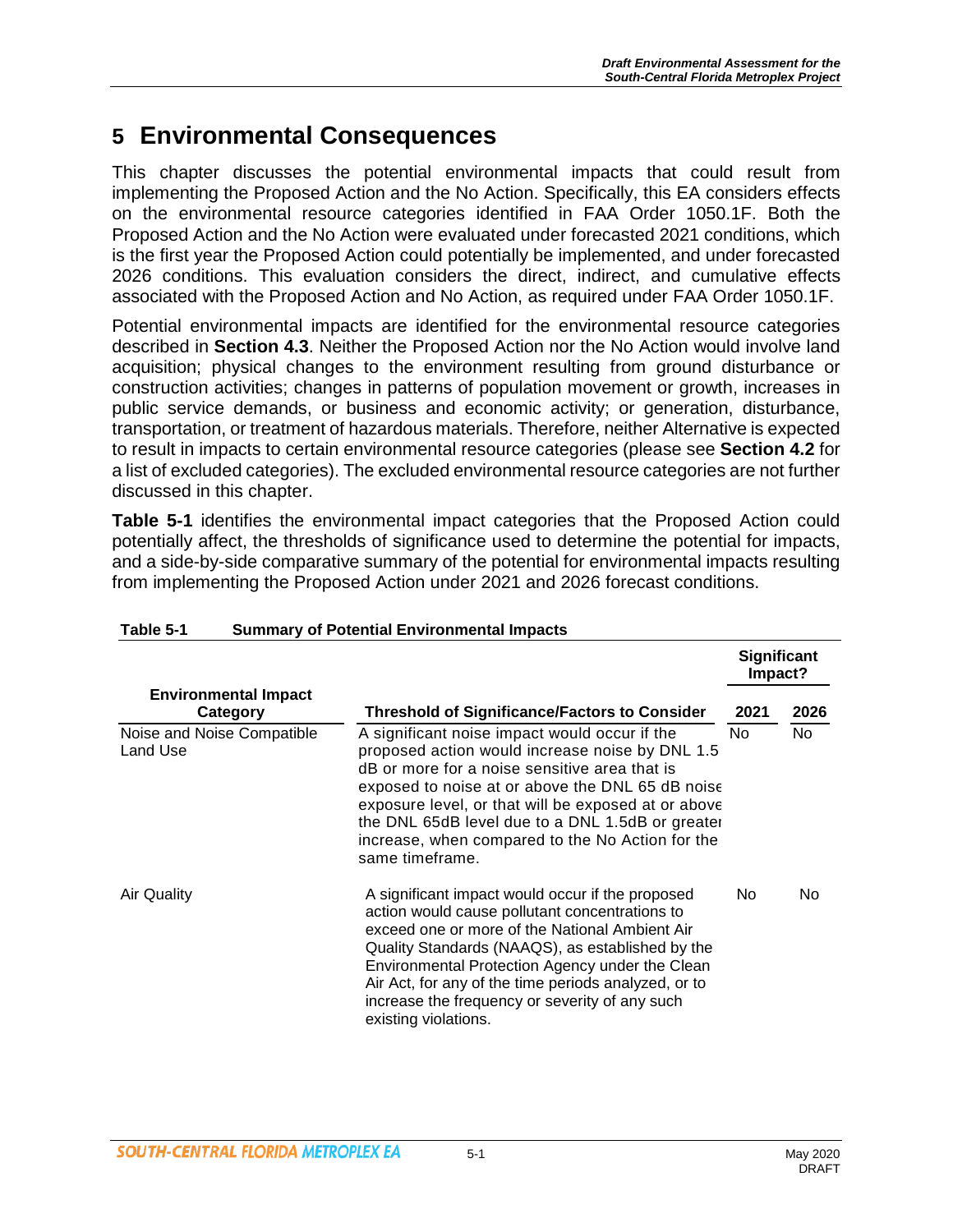|                                                             |                                                                                                                                                                                                                                                                                                                                                                                                                                                                                                                                                                                                                                                                                                                                                                                                                                                                                                                                                                                                | <b>Significant</b><br>Impact? |      |
|-------------------------------------------------------------|------------------------------------------------------------------------------------------------------------------------------------------------------------------------------------------------------------------------------------------------------------------------------------------------------------------------------------------------------------------------------------------------------------------------------------------------------------------------------------------------------------------------------------------------------------------------------------------------------------------------------------------------------------------------------------------------------------------------------------------------------------------------------------------------------------------------------------------------------------------------------------------------------------------------------------------------------------------------------------------------|-------------------------------|------|
| <b>Environmental Impact</b><br>Category                     | <b>Threshold of Significance/Factors to Consider</b>                                                                                                                                                                                                                                                                                                                                                                                                                                                                                                                                                                                                                                                                                                                                                                                                                                                                                                                                           | 2021                          | 2026 |
| Wildlife (Avian Species)                                    | A significant impact to federally-listed threatened<br>and endangered species would occur when the<br>United States Fish and Wildlife Service (FWS) or<br>National Marine Fisheries Service (NMFS)<br>determines that the proposed action would be likely<br>to jeopardize the continued existence of the species<br>in question, or would result in the destruction or<br>adverse modification of Federally-designated critical<br>habitat. Lesser impacts including impacts on non-<br>listed species could also constitute a significant<br>impact based on consideration factors such as long-<br>term or permanent loss of unlisted wildlife species<br>and adverse impacts to special status species or<br>their habitats. The FAA has not established a<br>significance threshold for non-listed species.                                                                                                                                                                               | No                            | No   |
| Climate                                                     | The FAA has not established a significance<br>threshold for Climate and has not identified specific<br>factors to consider in making a significance<br>determination.                                                                                                                                                                                                                                                                                                                                                                                                                                                                                                                                                                                                                                                                                                                                                                                                                          | No                            | No.  |
| Department of Transportation Act,<br>Section 4(f) Resources | A significant impact would occur if the proposed<br>action involves more than a minimal physical use of<br>a Section 4(f) resource or constitutes a "constructive<br>use" based on an FAA determination that the<br>aviation project would substantially impair the<br>Section 4(f) resource. Resources that are protected<br>by Section 4(f) are publicly owned land from a public<br>park, recreation area, or wildlife and waterfowl<br>refuge of national, state, or local significance; and<br>publicly or privately owned land from an historic site<br>of national, state, or local significance. Substantial<br>impairment occurs when the activities, features, or<br>attributes of the resource that contribute to its<br>significance or enjoyment are substantially<br>diminished. Substantial impairment occurs when the<br>activities, features, or attributes of the Section 4(f)<br>resource that contribute to its significance or<br>enjoyment are substantially diminished. | No                            | No   |
| <b>Historic Properties and Cultural</b><br>Resources        | The FAA has not established a significance<br>threshold for Historical and Cultural Resources.                                                                                                                                                                                                                                                                                                                                                                                                                                                                                                                                                                                                                                                                                                                                                                                                                                                                                                 | No                            | No   |
| <b>Energy Supply (Aircraft Fuel)</b>                        | The FAA has not established a significance<br>threshold for Energy Supply. However, a significant<br>factor to consider is if the action would have the<br>potential to cause demand to exceed available or<br>future (project year) supplies of these resources.                                                                                                                                                                                                                                                                                                                                                                                                                                                                                                                                                                                                                                                                                                                              | No                            | No   |

#### **Table 5-1 Summary of Potential Environmental Impacts**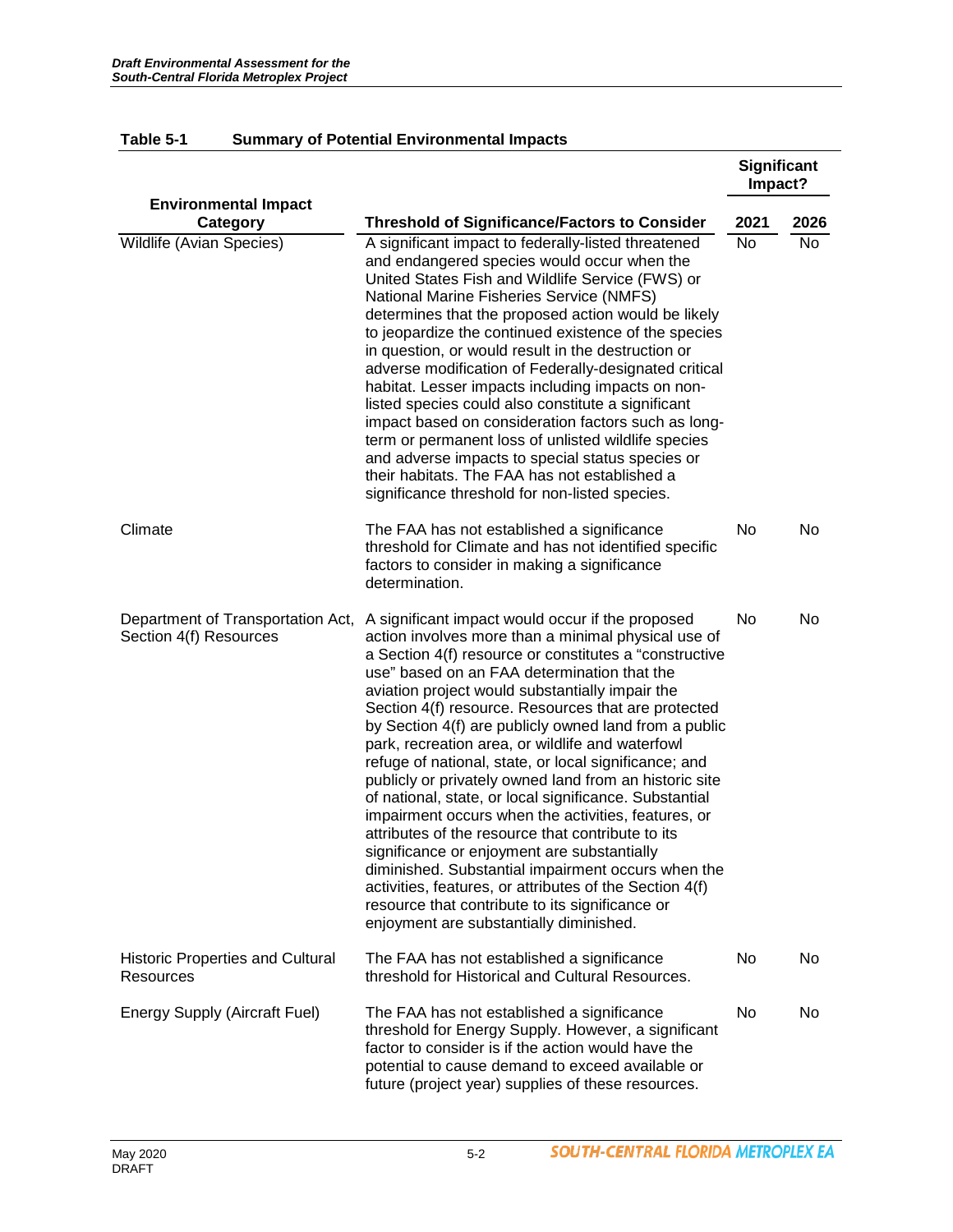|                                         |                                                                                                                                                                                                                                                                                                                                                                                                                                                                                                                                                                                                                                                                                                       | <b>Significant</b><br>Impact? |      |
|-----------------------------------------|-------------------------------------------------------------------------------------------------------------------------------------------------------------------------------------------------------------------------------------------------------------------------------------------------------------------------------------------------------------------------------------------------------------------------------------------------------------------------------------------------------------------------------------------------------------------------------------------------------------------------------------------------------------------------------------------------------|-------------------------------|------|
| <b>Environmental Impact</b><br>Category | <b>Threshold of Significance/Factors to Consider</b>                                                                                                                                                                                                                                                                                                                                                                                                                                                                                                                                                                                                                                                  | 2021                          | 2026 |
| Environmental Justice                   | The FAA has not established a significance<br>threshold for Environmental Justice. However,<br>significant factor to consider to determine<br>potential significant impact is if the action would<br>have the potential to lead to a disproportionately<br>high and adverse impact to an environmental<br>justice population, i.e., a low-income or minority<br>population due to significant impacts in other<br>environmental impact categories, and/or causes<br>impacts on the physical or natural environment<br>that affect an environmental justice population in a<br>way that the FAA determines are unique to the<br>environmental justice population and significant to<br>that population | <b>No</b>                     | No.  |
| <b>Visual Effects</b>                   | The FAA has not established a significance<br>threshold for Visual Resources / Visual Character.<br>Significant factors to consider include potential affect<br>an action has on the nature of the visual character of<br>the area, potential to contrast with the visual<br>resources and/or visual character in the study area,<br>and/or potential to block or obstruct the views of<br>visual resources                                                                                                                                                                                                                                                                                           | No                            | No   |
| Source:                                 | FAA Order 1050.1F, Exhibit 4-1, July 2015.                                                                                                                                                                                                                                                                                                                                                                                                                                                                                                                                                                                                                                                            |                               |      |

#### **Table 5-1 Summary of Potential Environmental Impacts**

Prepared By: ATAC Corporation, May 2020.

The following sections describe the impact findings for each environmental resource category, followed by a discussion of potential cumulative impacts. In summary, no significant impacts to any environmental resource category have been identified.

### **5.1 Noise and Compatible Land Use**

This section discusses the analysis of aircraft noise exposure under the Proposed Action and the No Action, under both 2021 and 2026 forecast conditions. This discussion includes identifying the differences in noise exposure between the Proposed Action and the No Action. This comparison is used to determine if implementing the Proposed Action would result in significant noise impacts. Additional information on noise metrics and the basics of noise can be found in **Appendix E**. Detailed information on the noise analysis prepared for the South-Central Florida Metroplex Project is included in **Appendix I**.

### **5.1.1 Summary of Impacts**

Aircraft noise exposure was modeled for both the Proposed Action and the No Action under 2021 and 2026 forecast conditions. The noise analysis demonstrates that implementing the Proposed Action would not result in a day-night average sound level (DNL) increase of 1.5 dBA or higher in noise- sensitive areas exposed to DNL 65 dB or higher. Therefore, neither the Proposed Action nor No Action would result in a significant noise impact.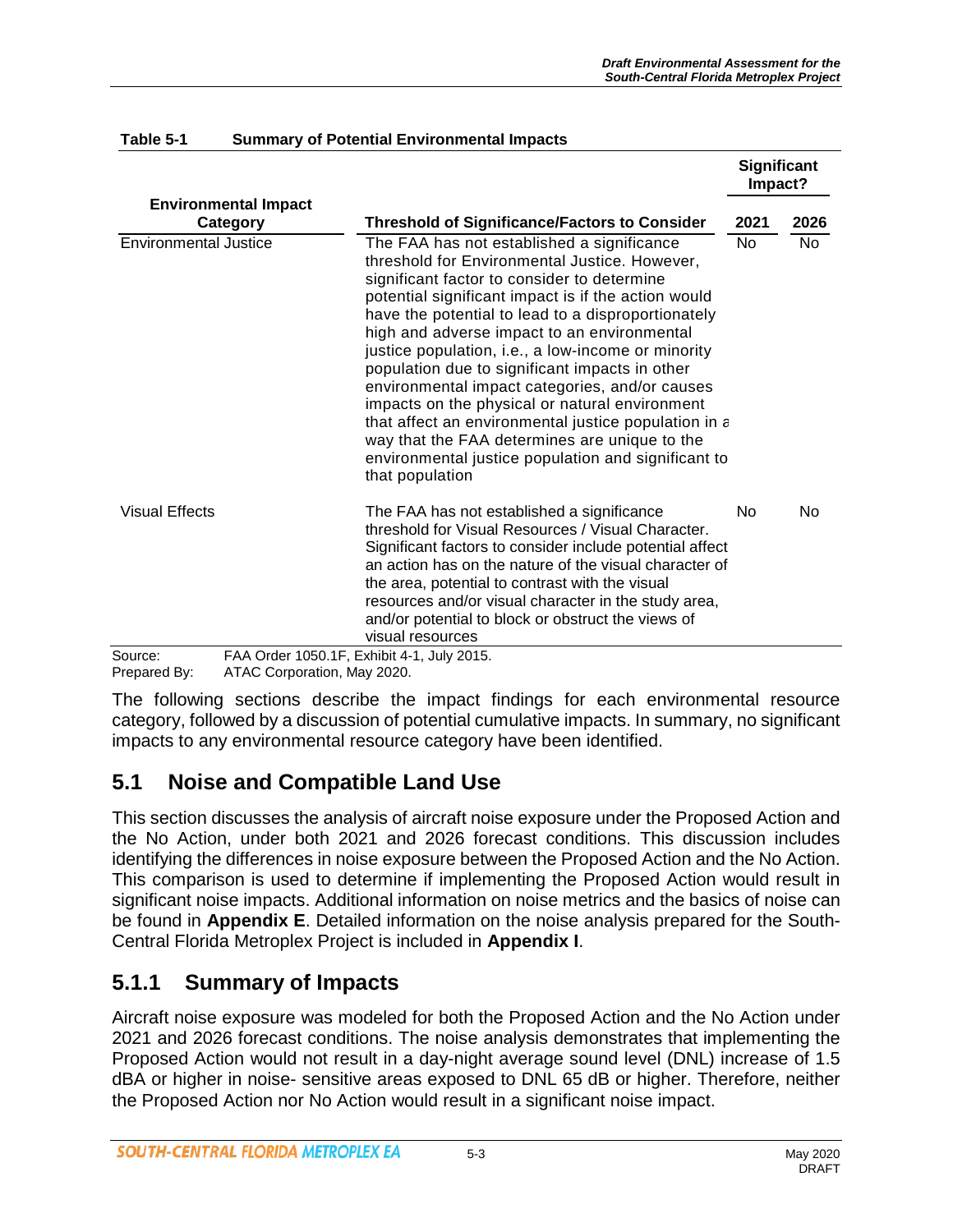# **5.1.2 Methodology**

The noise analysis evaluated noise exposure to communities within the General Study Area from aircraft forecasted to be operating under Instrument Flight Rules (IFR) -filed flight plans, at altitudes between ground level up to 18,000 feet above ground level (AGL) due to the presence of one or more national parks. $60$  IFR-filed aircraft activity was forecasted for the years 2021 and 2026 and used to model conditions under both the Proposed Action and the No Action. Noise modeling was conducted using Aviation Environmental Design Tool (AEDT) 2d, the FAA-required noise model for aviation projects, including air traffic changes over large areas and altitudes over  $3,000$  feet AGL. $61$  While this is the policy delineating under what circumstances the AEDT model is to be used, this policy does not delineate the methodology applied in modelling noise. All noise modelling for this analysis was conducted from the ground elevation up to 18,000 feet AGL. All noise results are reported at the ground level elevation of that point based on the AEDT 2d terrain model.

If the FAA approves the Proposed Action, the agency expects to begin implementation in 2021. Therefore, aircraft noise modeling was conducted for 2021 and five years later (2026), as required by FAA Order 1050.1F. Future year noise exposure levels modeled for the Proposed Action and the No Action were compared to determine whether there is a potential for noise impacts. While the overall number and type of aircraft operations will increase between 2021 and 2026, the number and type of aircraft operations are the same under both the Proposed Action and No Action in 2021 and 2026. The Proposed Action does not include developing or constructing facilities, such as runways or terminal expansions, that would be necessary to accommodate an increase in aviation activity; therefore, no additional growth in operations associated with the Proposed Action is anticipated. The noise analysis reflects the change in noise exposure at the ground elevation at that point resulting from the proposed changes in aircraft routes (i.e., flight tracks) under the Proposed Action compared to the No Action.

Detailed information on IFR-filed aircraft operations within the General Study Area was assembled for input into AEDT, including the following data:

**Average Annual Day IFR-Filed Aircraft Flight Schedules:** The IFR-filed aircraft flight schedules identify arrival and departure times, aircraft types, and origin/destination information for an average annual day (AAD) in 2021 and in 2026. The AAD represents all the aircraft operations for every day in a study year divided by 365, the number of days in a year. The AAD does not reflect a particular day, but is meant to represent a typical day over a period of a year. The forecast was based on the FAA's 2019 Terminal Area Forecast  $(TAF)$ ,<sup>[62](#page-3-2)</sup> modified for 2021 and 2026 with additional details using previously identified arrival/departure times, aircraft types, and origin/destination information. More detail related to the development of the forecasts is provided in **Appendix H**.

**Weather:** The AEDT model includes data for multiple meteorological parameters, including temperature, pressure, and humidity. Weather conditions for all Study Airports were defined and used in the noise study. Further discussion on the weather data employed in the AEDT model can be found in **Appendix I**.

<span id="page-3-0"></span><sup>60</sup> FAA Order 1050.1F Desk Reference, *Noise and Noise-Compatible Land Use*, App. B-1.3, July 2015

<span id="page-3-1"></span><sup>61</sup> FAA Order 1050.1F Desk Reference, *Noise and Noise-Compatible Land Use*, Sec. 11.1.3, July 2015. 62 U.S. Department of Transportation, Federal Aviation Administration, *Terminal Area Forecast*, 2019

<span id="page-3-2"></span><sup>[</sup>https://aspm.faa.gov/main/taf.asp (Accessed October 2019)].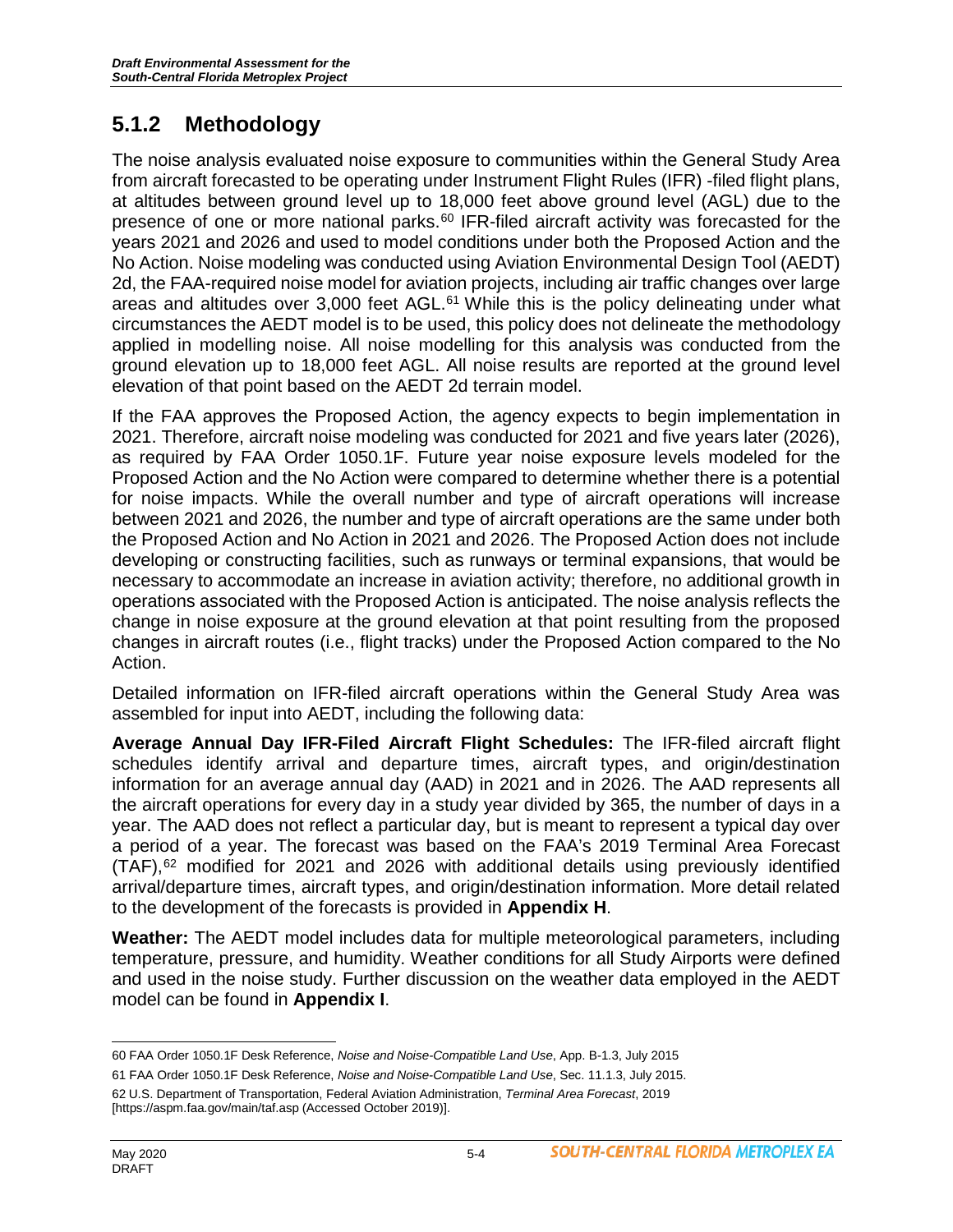**Flight Tracks:** The flight tracks used in noise modeling were based on radar data collected for the Existing Conditions (June 1, 2017 to May 30, 2018) noise analysis and information provided by FAA Air Traffic Control (ATC) personnel. The proposed final designs from the D&I Team were extensively reviewed over three non-consecutive weeks in June, August, and September of 2019 with applicable air traffic subject matter experts to obtain: anticipated aircraft routings; anticipated procedure usage; anticipated typical operation; anticipated instances of aircraft altitude, location, timing; and other operational influences for inclusion to the detailed AEDT modeling process. Aircraft routings under both the No Action and Proposed Action are depicted on **Exhibit 3-7 through 3-20** in **Chapter 3**, *Alternatives*. For the Proposed Action, flight tracks were developed from the aircraft ATC procedures created by the DEN Metroplex Design & Implementation (D&I) Team using the Terminal Area Route Generation, Evaluation, Traffic and Simulation (TARGETS) program. The majority of the No Action modeled flight tracks are based on the Existing Conditions noise analysis. The remaining No Action flight tracks for amended or new ATC procedures were modeled based on input from the air traffic control experts who developed the ATC procedures. Illustrations depicting Existing Conditions radar tracks and Proposed Action ATC procedure designs were developed and shared with the D&I Team as part of the consultation process. The consultations were conducted to seek out key model input assumptions such as frequency of Proposed Action ATC procedure usage and air traffic control techniques, such as vectoring. The assumptions were then used for refining model track locations, altitude profiles, and utilization.

TARGETS flyability lines, or the lines indicating the actual 3D path of different categories of aircraft ideally flying the ATC procedure for the Proposed Action ATC procedures served as the center of the 1 NM and 0.3 NM containment area for RNAVs and RNPs, respectively. The containment area is generally where dispersed tracks are contained, but during the D&I consultation process, air traffic control experts could indicate the need for vectors off of the RNAV with a rejoin of the RNAV at a later point. For those identified cases NIRS model tracks were developed to account for that type of dispersion.

**Runway Use:** Runway use percentages were identified for all runways at the Study Airports. Forecasted aircraft operations were assigned to particular runways representing operating conditions at the Study Airports under Proposed Action and No Action conditions. Runway use patterns did not change under the Proposed Action at the Study Airports compared to the No Action.

More detail related to the development of the AEDT model input files is provided in **Appendix I**.

As discussed in **Section 4.3.7.1**, the AEDT model was used to compute DNL values for 2021 and 2026 Proposed Action and No Action conditions at multiple sets of data points throughout the General Study Area:

- 210,582 2010 Census block centroids containing reported population;
- 117,424 uniform grid points at 0.5 NM intervals on a uniform grid covering the General Study Area,
- 95,366 points used to calculate DNL values at potential Department of Transportation Act (DOT), Section 4(f) resources, including 873 (represented by 880 total points) National Register listed historic sites; and 7,231 unique points representing other Section 4(f) resources.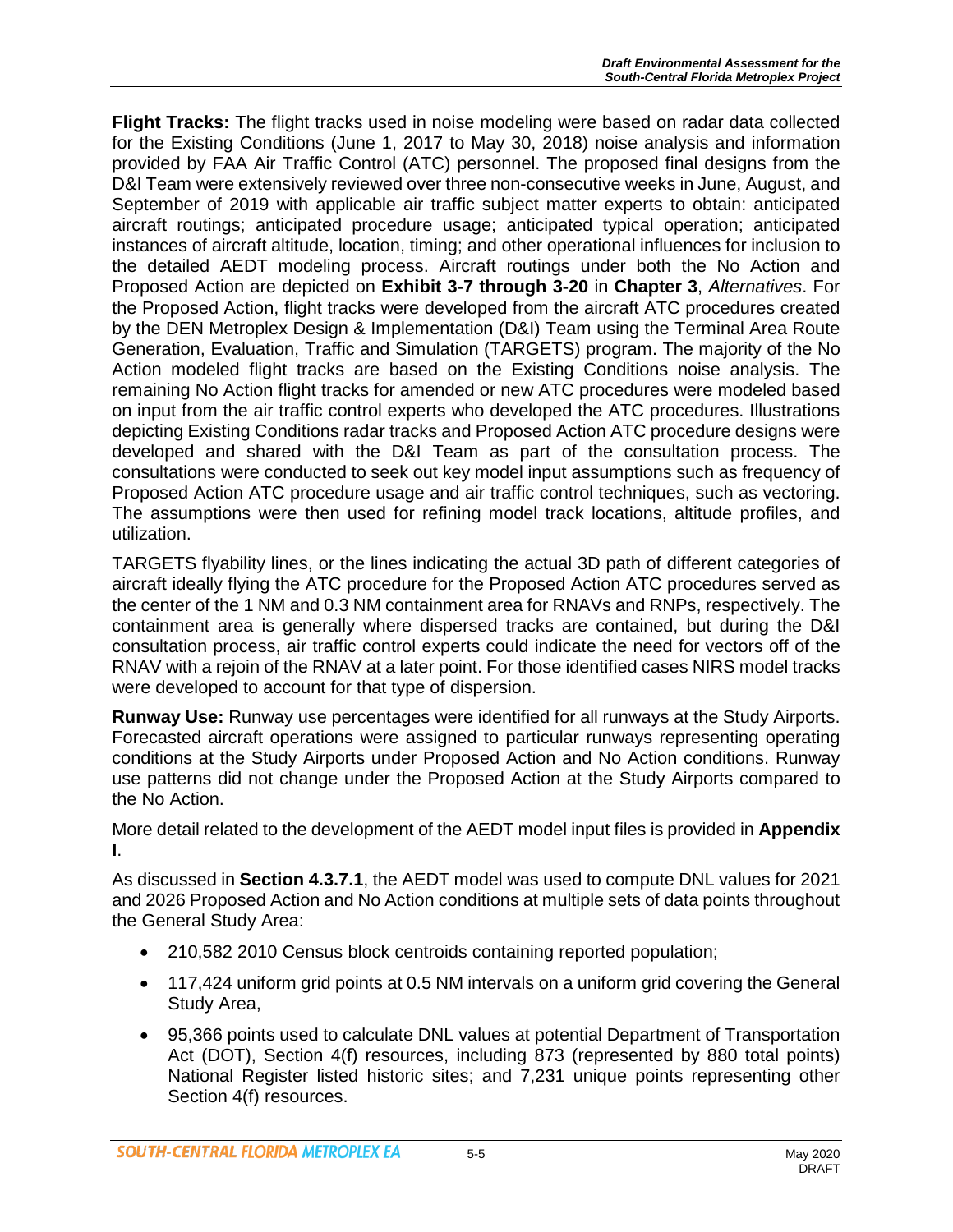As discussed in **Section 4.3.7.1**, DNL is the FAA's primary noise metric. **Table 5-2** provides the criteria used to assess the changes in aircraft noise exposure attributable to the Proposed Action compared with the No Action. FAA Order 1050.1F defines a significant impact as an increase of DNL 1.5 dB at noise-sensitive land use locations (e.g., residences, schools, etc.) exposed to aircraft noise of DNL 65 dB or higher under the Proposed Action. For example, an increase from 63.5 dB to 65 dB is considered a significant impact.

FAA Order 1050.1F also recommends that when there are DNL increases of 1.5 dB or more at noise-sensitive locations in areas exposed to aircraft noise of DNL 65 dB and higher, DNL increases of 3 dB or more in areas exposed to aircraft noise between DNL 60 dB and 65 dB should also be evaluated and disclosed. It is important to note that DNL increases of 3 dB in areas exposed to aircraft noise below DNL 65 dB are not considered "significant impacts" but are to be considered in the environmental evaluation of a proposed project.

FAA Order 1050.1F also stipulates that changes in exposure of DNL 5 dB or greater in areas exposed to aircraft noise between DNL 45 dB and 60 dB should be considered for airspace actions, such as changes to air traffic routes. This threshold was established in 1990, following issuance of an FAA noise screening ATC procedure to evaluate whether certain airspace actions above 3,000 feet AGL might increase DNL levels by 5 dB or more. The FAA prepared this noise-screening ATC procedure because experience indicated that DNL increases 5 dB or more at cumulative levels well below DNL 65 dB could be disturbing to people and become a source of public concern. As shown in **Table 5-2**, a 3 dB increase in areas exposed to DNL 60 to 65 dB and a 5 dB increase in areas exposed to DNL 45 to 60 dB are considered reportable noise increases.

| <b>DNL Noise Exposure Level</b> | Increase in DNL with<br><b>Proposed Action</b> | <b>Aircraft Noise Exposure</b><br><b>Change Consideration</b>                                      |
|---------------------------------|------------------------------------------------|----------------------------------------------------------------------------------------------------|
| DNL 65 and higher               | DNL 1.5 dB or more <sup>1/</sup>               | Exceeds Threshold of<br>Significance                                                               |
| DNL 60 to 65                    | DNL 3.0 dB or more <sup>2/</sup>               | Reportable Noise Increase<br>(Considered When Evaluating<br>Air Traffic Actions)                   |
| DNL 45 to 60                    | DNL 5.0 dB or more <sup>3/</sup>               | Reportable Noise Increase<br>(Information Disclosed When<br><b>Evaluating Air Traffic Actions)</b> |

#### **Table 5-2 Criteria for Determining Impact of Changes in Aircraft Noise**

*Notes:*

*1/ Source FAA Order 1050.1F Desk Reference, Pg. 11-9; Title 14 C.F.R. Part 150.21 (2) (d), July 15, 2015; and Federal Interagency Committee on Noise, Federal Agency Review of Selected Airport Noise Issues, August 1992. 2/ Source FAA Order 1050.1F Desk Reference (July, 15, 2015, Pg. 11-9; and Federal Interagency Committee on Noise, Federal Agency Review of Selected Airport Noise Issues, August 1992.*

*3/ Source FAA, Order 1050.1F Desk Reference, Pg. 11-9.*

Source: FAA Order 1050.1F Desk Reference, Ch. 11, *Noise and Noise-Compatible Land Use*, July 2015. Prepared by: ATAC Corporation, March 2020

# **5.1.3 Potential Impacts – 2021 and 2026**

**Table 5-3** summarizes the results of the noise analysis for2021 and 2026 conditions. The results for both years indicate that, when compared to the No Action Alternative, the Proposed Action would not result in a DNL 1.5 dB or higher increase in noise-sensitive areas exposed to DNL 65 dB or higher. Furthermore, no population would experience a reportable noise increase in areas exposed to DNL between 60 dB and 65 dB or between 45 dB and 60 dB.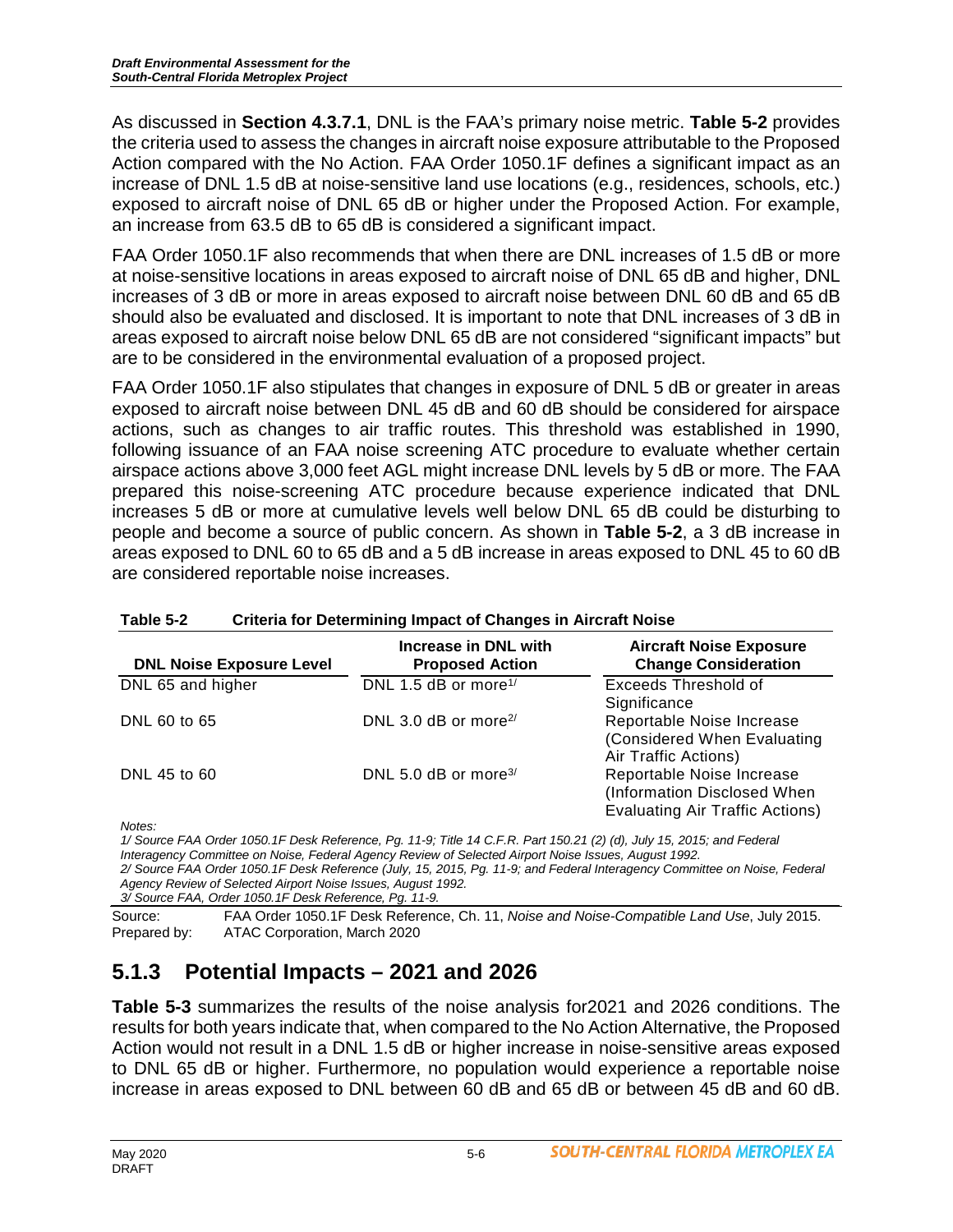These results indicate that Proposed Action would not result in a significant noise exposure impact on population exposed to DNL 65 dB or higher levels under the Proposed Action or produce reportable noise increases in areas exposed to DNL 45 dB to 65 dB.

| <b>DNL Noise Exposure Level</b><br><b>Under the Proposed Action</b> | Increase in DNL with the<br><b>Proposed Action</b> | <b>Population Exposed to Noise</b><br>that Exceeds the Threshold |      |
|---------------------------------------------------------------------|----------------------------------------------------|------------------------------------------------------------------|------|
|                                                                     |                                                    | 2021                                                             | 2026 |
| DNL 65 and higher                                                   | DNL 1.5 dB or greater                              |                                                                  |      |
| DNL 60 to 65                                                        | DNL 3.0 dB or greater                              |                                                                  |      |
| DNL 45 to 60                                                        | DNL 5.0 dB or greater                              |                                                                  |      |

| Table 5-3 | <b>Change in Potential Population Exposed to Aircraft Noise - 2026</b> |
|-----------|------------------------------------------------------------------------|
|           |                                                                        |

Sources: U.S. Census Bureau, 2010 Census (population centroid data), Accessed October 2019; ATAC Corporation, May 2020 (AEDT modeling results). Prepared by: ATAC Corporation, May 2020.

#### **5.1.4 Noise Sensitive Uses and Areas**

In addition to disclosing potential noise impacts to residential population, FAA Order 1050.1F requires the FAA to identify and describe noise sensitive uses and areas in the General Study Area. As defined in Paragraph 11-5b(8) of Order 1050.1F, a noise sensitive area is "[a]n area where noise interferes with normal activities associated with its use. Normally, noise sensitive areas include residential, educational, health, and religious structures and sites, and parks, recreational areas, areas with wilderness characteristics, wildlife refuges, and cultural and historical sites." Potential impacts to residential population are discussed in **Section 5.1.3**. Potential impacts to recreational areas, areas with wilderness characteristics, wildlife refuges, and cultural and historical sites are discussed in **Sections 5.5 and 5.6**. The noise analysis results indicate that the Proposed Action when compared to the No Action would not result in a DNL 1.5 dBA or higher increase to noise sensitive uses or noise sensitive areas in locations exposed to DNL 65 dB or higher. In addition, these resources would not experience reportable noise increases between DNL 60 dB and 65 dB and DNL 45 and 60 dB.

# **5.1.5 Noise Compatible Land Use**

FAA Order 1050.1F requires that EA documents discuss possible conflicts between the proposed action and the objectives of federal, regional, state, local and tribal land use plans, policies and controls for the area concerned. Potential impacts to noise compatible land use were focused on changes in aircraft noise exposure resulting from implementing the Proposed Action. FAA Order 1050.1F states, "The compatibility of existing and planned land uses in the vicinity of an airport is usually associated with the extent of the airport's noise impact. If the noise analysis concludes that there is no significant impact, a similar conclusion usually may be drawn with respect to compatible land use." Air traffic actions like the South-Central Florida Metroplex Project do not result in direct impacts to land such as ground disturbance. Accordingly, the compatible land use analysis relies on changes in aircraft noise exposure between the Proposed Action and the No Action (discussed in **Section 5.1**) as the basis for determining compatible land use impacts within the General Study Area.

#### **5.1.5.1 Potential Impacts – 2021 and 2026**

As stated in **Section 5.1**, the Proposed Action, when compared with the No Action, would not result in changes in aircraft noise exposure in 2021 or 2026 that would exceed the FAA's significance threshold. Likewise, there are no conflicts with federal, regional, state, local land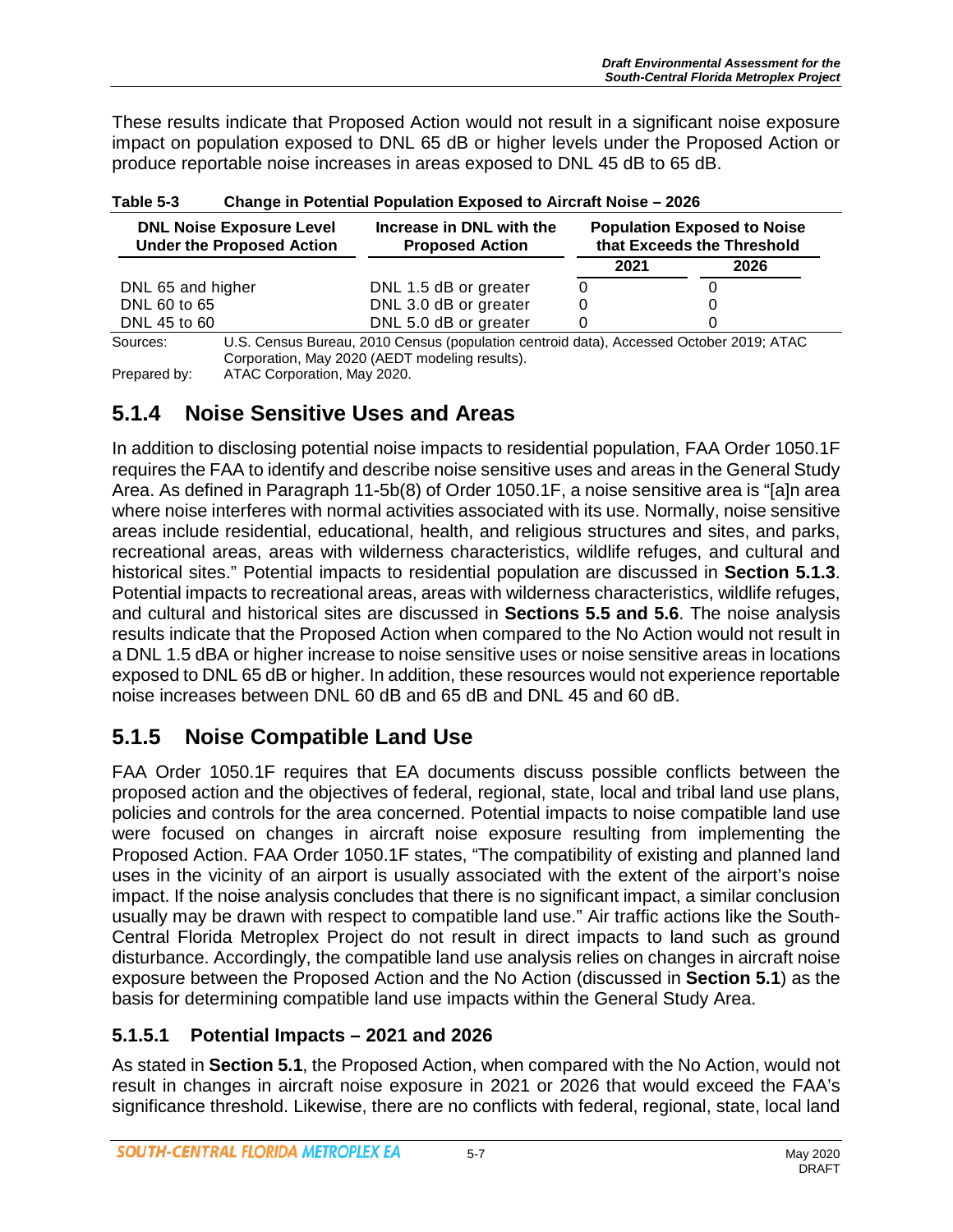use plans, policies and controls. Therefore, the Proposed Action would not result in significant compatible land use impacts.

Under the No Action, there would be no changes to air traffic routing in the General Study Area and no changes in aircraft noise exposure expected to occur in either 2021 or 2026. Therefore, the No Action would not result in significant compatible land use impacts

# **5.2 Air Quality**

This section discusses the analysis of air quality impacts under the Proposed Action and the No Action.

# **5.2.1 Summary of Impacts**

The Proposed Action would result in a slight increase in emissions when compared to the No Action. However, operational changes likely to result in a change in emissions under the Proposed Action would occur at or above 3,000 feet AGL and are presumed to conform to the applicable state implementation plans (SIPs). For any changes to flight paths below that mixing height, they are also presumed to conform to the SIPs because they are modifications to air-traffic procedures that are designed to enhance operational airspace efficiency.<sup>[63](#page-7-0)</sup> The slight increase in emissions is expected to have little if any effect on emissions or ground concentrations. Therefore, no significant impacts to air quality would be anticipated.

The No Action would not result in a change in the number of aircraft operations or air traffic routes; therefore, no impacts to air quality would be anticipated.

# **5.2.2 Methodology**

Air quality modelling for this analysis was conducted from the ground elevation up to where IFR aircraft operate at or below 18,000 feet AGL. Typically, significant air quality impacts would be identified if an action would result in the exceedance of one or more of the NAAQS for any time period analyzed.[64](#page-7-1) Section 176(c) of the *Clean Air Act* requires that federal actions conform to the appropriate SIP in order to attain the air quality goals identified in the CAA. However, a conformity determination is not required if the emissions caused by a federal action would be less than the *de minimis* levels established in regulations issued by EPA.[65](#page-7-2) FAA Order 1050.1F provides that further analysis for NEPA purposes is normally not required where emissions do not exceed the EPA's *de minimis* thresholds.[66](#page-7-3) The EPA regulations identify certain actions that would not exceed these thresholds, including ATC activities and adoption of approach, departure, and en route ATC procedures for aircraft operations above the mixing height specified in the applicable SIP (or 3,000 feet AGL in places without an established mixing height). In addition, the EPA regulations allow federal agencies to identify specific actions as "presumed to conform" (PTC) to the applicable SIP.<sup>[67](#page-7-4)</sup> In a notice published in the Federal Register, the FAA has identified several actions that "will not exceed the applicable *de minimis* emissions levels" and, therefore, are presumed to

 $\overline{a}$ 63 Federal Presumed to Conform Actions under General Conformity, 72 Fed. Reg. 41565 (July 30, 2007).

<span id="page-7-1"></span><span id="page-7-0"></span><sup>64</sup> FAA Order 1050.1F Desk Reference, Section 1, July 2015.

<span id="page-7-2"></span><sup>65</sup> 40 C.F.R. § 93.153(b).

<span id="page-7-3"></span><sup>66</sup> FAA Order 1050.1F Desk Reference, Section 1, July 2015.

<span id="page-7-4"></span><sup>67</sup> *Id*. at 93.153(f).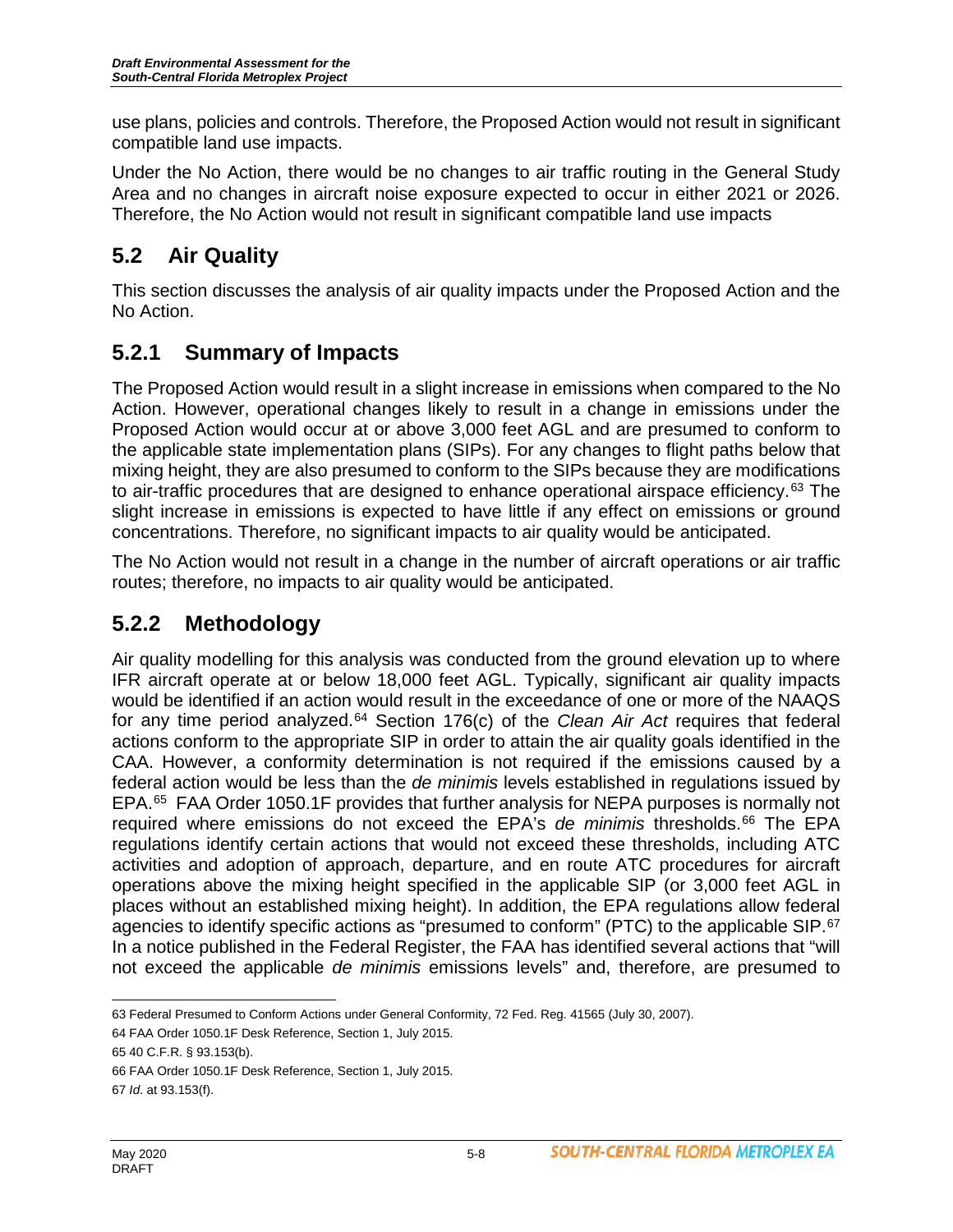conform, including ATC activities and adoption of approach, departure, and en route ATC procedures for air operations.[68](#page-8-0) The FAA's PTC notice explains that aircraft emissions above the mixing height do not have an effect on pollution concentrations at ground level. The notice also specifically notes that changes in air traffic ATC procedures above 1,500 feet AGL and below the mixing height "would have little if any effect on emissions and ground concentrations."[69](#page-8-1) Furthermore, "air traffic actions below the mixing height are also presumed to conform when modifications to routes and ATC procedures are designed to enhance operational efficiency (i.e., to reduce delay)."[70](#page-8-2)

## **5.2.3 Potential Impacts – 2021 and 2026**

Under the Proposed Action there would be a slight increase in fuel burn (0.46 percent in 2021 and 0.43 percent in 2026) when compared to the No Action. While increased fuel burn corresponds with an increase in emissions, operational changes likely to result in a change in emissions would occur at or above 3,000 feet AGL and are presumed to conform to the applicable state implementation plans (SIPs). For any changes to flight paths below that mixing height, they are also presumed to conform to the SIPs because they are modifications to air-traffic procedures that are designed to enhance operational airspace efficiency. Thus, no further air quality analysis is necessary, a conformity determination is not required, and the Proposed Action would not result in a significant impact to air quality. The No Action would not result in a change in the number of aircraft operations or air traffic routes; therefore, no impacts to air quality would be anticipated.

## **5.3 Wildlife (Avian and Bat Species) and Migratory Birds**

This section discusses the analysis of potential impacts to avian and bat species under the Proposed Action and the No Action.

### **5.3.1 Summary of Impacts**

The greatest potential for impacts to wildlife species would result from wildlife strikes on avian and bat species at altitudes below 3,000 feet AGL. Changes to flight paths under the Proposed Action would primarily occur at or above 3,000 feet AGL. Therefore, the Proposed Action would not result in significant impacts to avian and bat species when compared with the No Action.

The No Action would not involve changes to air traffic flows, land acquisition, construction, or other ground disturbance activities. Therefore, the No Action would not result in significant impacts to fish, wildlife, or plants.

<span id="page-8-0"></span> $\overline{a}$ 68 Federal Presumed to Conform Actions under General Conformity, 72 Fed. Reg. 41565 (July 30, 2007). 69 *Id.*

<span id="page-8-2"></span><span id="page-8-1"></span><sup>70</sup> *Id.*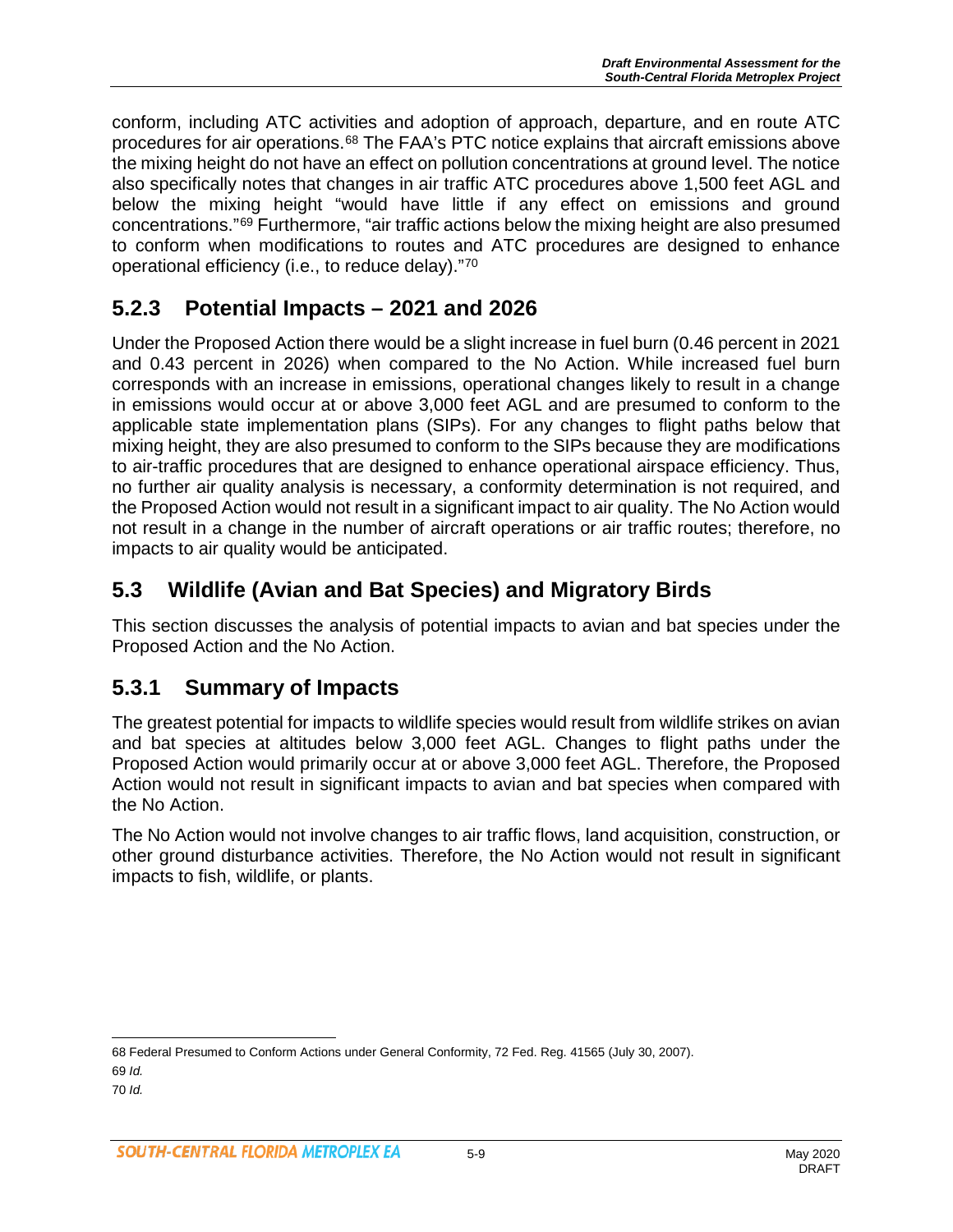## **5.3.2 Methodology**

The FAA's *Wildlife Strike Database*[71](#page-9-0) and an accompanying annual wildlife strike compendium[72](#page-9-1) is the best information available for assessing potential impacts of aircraft on wildlife. Strike reports over the period 1990-2018 are aggregated nationally as well as for individual airports are available from the database and compendium to understand existing conditions. Strike reports are comparable to known information on the presence of specific species of concern to corroborate the reports.

This analysis involved a review of wildlife strike reports<sup>[73](#page-9-2)</sup> for the Study Airports under both the Proposed Action and the No Action, and an evaluation of the potential for the presence of federal- and state-listed threatened and endangered species (i.e., special-status species) within the General Study Area. The FAA compared modifications in flight ATC procedures to the occurrence of special-status species to qualitatively assess the likelihood of whether wildlife strikes might change under the Proposed Action.

#### **5.3.3 Potential Impacts – 2021 and 2026**

A significant impact would be likely to occur if the Proposed Action were to jeopardize the existence of special-status species or result in destroying or adversely modifying critical habitat in the General Study Area. Changes to flight paths under the Proposed Action would primarily occur at or above 3,000 feet AGL, so there is no potential for these effects in the General Study Area. Accordingly, the analysis is focused on the potential for significant impacts to species resulting from increased wildlife strikes with aircraft.

Since 1990, the FAA has compiled pilot and airport reports of wildlife strikes with aircraft. Between the most recent comprehensive reporting period of 1990 and 2018, 209,950 wildlife strikes were reported nationally and in 2018, birds were involved in 94.7 percent of the reported strikes while bats were involved in 3.2 percent.<sup>[74](#page-9-3)</sup> From 1990–2018, about 41 percent of bird strikes with commercial aircraft occurred when the aircraft was at ground level, 71 percent occurred at less than 500 feet AGL, and 92 percent occurred at or below 3,500 feet AGL.[75](#page-9-4) About 1 percent of bird strikes occurred above 9,500 feet AGL. Above 500 feet AGL, the number of reported strikes declined consistently by 34 percent for each 1,000-foot gain in height. The Wildlife Strike Database reports that of identified species, waterfowl, gulls, and raptors are the species groups of birds with the most damaging strikes.<sup>[76](#page-9-5)</sup>

**Table 5-3** (Identified Species) and **Table 5-4** (Unknown Species) provides a summary of wildlife strikes reported for the Study Airports between January 1, 1990 and March 1, 2020. In total, 9,415 reported strikes (96.33 percent of all strike records) occurred at altitudes below 3,000 feet AGL, which is slightly higher than the US average 1990-2020.

<span id="page-9-4"></span>75 *Id.*

<span id="page-9-0"></span> $\overline{a}$ 71 U.S. Department of Transportation, Federal Aviation Administration, *FAA Wildlife Strike Database* [https://wildlife.faa.gov/search (Accessed March 2020)].

<span id="page-9-1"></span><sup>72</sup> U.S. Department of Transportation, Federal Aviation Administration, and U.S. Department of Agriculture Wildlife Services. *Wildlife Strikes to Civil Aircraft in the United States 1990-2018*. July 2019.

<span id="page-9-2"></span><sup>73</sup> U.S. Department of Transportation, Federal Aviation Administration, *FAA Wildlife Strike Database* [https://wildlife.faa.gov/search) (Accessed March 2020)].

<span id="page-9-3"></span><sup>74</sup> U.S. Department of Transportation, Federal Aviation Administration, and U.S. Department of Agriculture Wildlife Services. *Wildlife Strikes to Civil Aircraft in the United States 1990-2018*. July 2019.

<span id="page-9-5"></span><sup>76</sup> *Id.*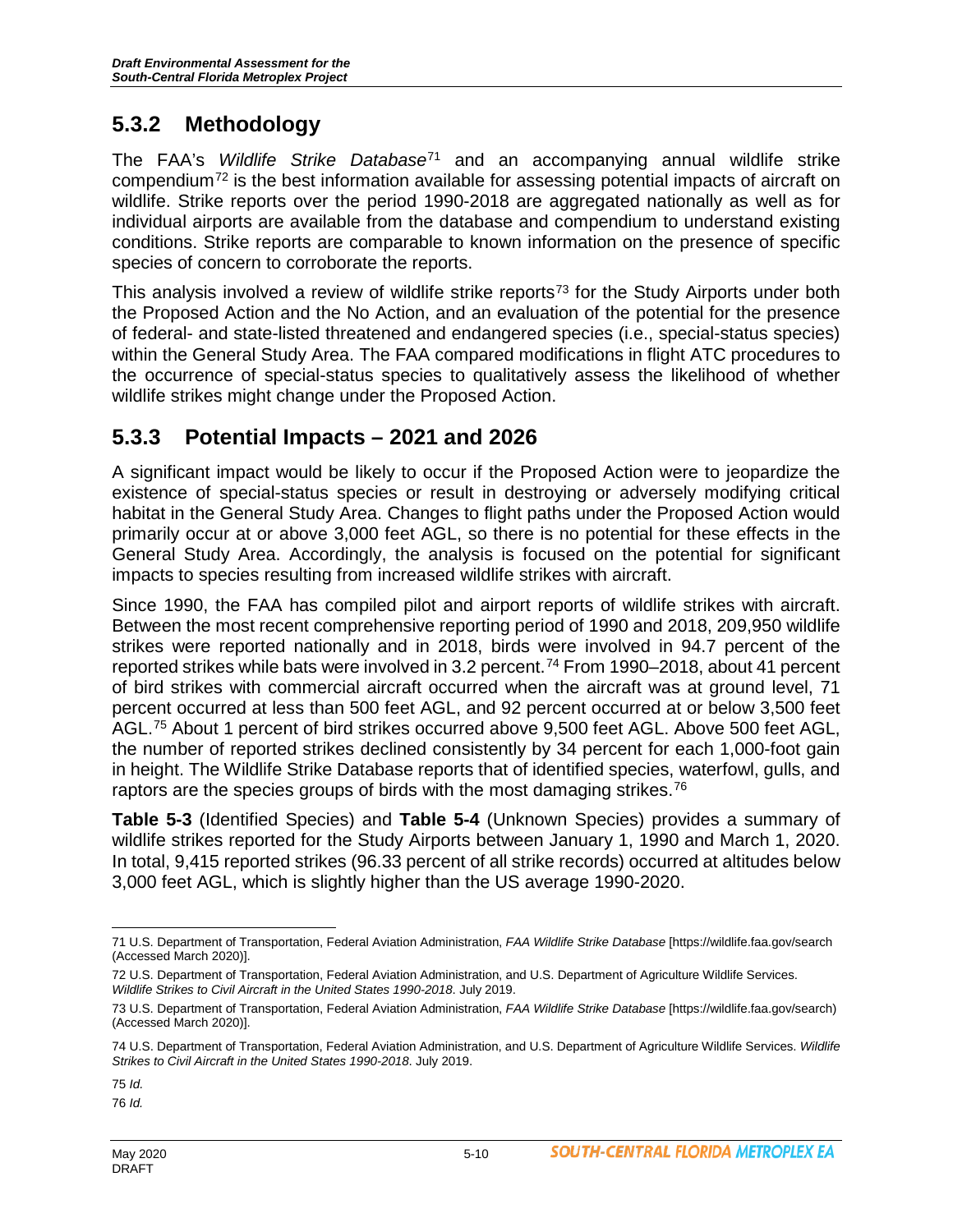The *Migratory Bird Treaty Act (MBTA) of 1918* (16 U.S.C. §§ 703–712) protects all the bird species identified in these reports. Furthermore, federal and state laws protect listed endangered and threatened species. In **Chapter 4**, **Table 4-3** identifies the federally-listed bird or bat species and **Table 4-4** identifies state listed bird or bat species believed to occur or known to occur in counties in the General Study Area.

The number of aircraft operations under the Proposed Action and No Action would be the same. Therefore, the assessment of the potential impacts focuses on changes to flight paths and the potential for impact due to wildlife strikes. Combining **Table 5-3** and **Table 5-4** results, 3.67 percent of bird/bat strikes occurred at altitudes above 3,000 feet AGL. The substantial decline in the number of strikes reported above 3,000 feet AGL indicates that there is less likelihood of bird/bat strikes at these altitudes. Under the Proposed Action, changes to proposed flight paths would primarily occur at or above 3,000 feet AGL and no significant changes to arrival and departure corridors below 3,000 feet AGL would be expected. Therefore, no significant impacts to bird or bat species would be anticipated.

The No Action would not involve changes to air traffic flows, land acquisition, construction, or other ground disturbance activities. Therefore, no impacts to avian and bat species would occur.

| <b>Type of Strike</b>   | <b>Airport</b> | ≤3,000 ft.<br><b>AGL</b> | >3,000 ft. AGL<br>to ≤ 10,000 ft.<br><b>AGL</b> | >10,000 ft. AGL | <b>Total</b> |
|-------------------------|----------------|--------------------------|-------------------------------------------------|-----------------|--------------|
| <b>Identified Bird</b>  | <b>FLL</b>     | 1050                     | 4                                               | 0               | 1,054        |
| or Bat Species          | <b>MCO</b>     | 1,396                    | 8                                               | 0               | 1,404        |
|                         | MIA            | 418                      | 4                                               | 3               | 425          |
|                         | PBI            | 170                      | 0                                               | $\overline{c}$  | 172          |
|                         | TPA            | 619                      | 6                                               | 0               | 625          |
|                         | 07FA           | 1                        | 0                                               | 0               |              |
|                         | <b>BCT</b>     | 17                       | 0                                               | 0               | 17           |
|                         | <b>FXE</b>     | 120                      | 0                                               | 0               | 120          |
|                         | <b>ISM</b>     | 41                       | 0                                               | 0               | 41           |
|                         | LAL            | 70                       | 0                                               | 0               | 70           |
|                         | LEE            | 3                        | 0                                               | 0               | 3            |
|                         | <b>MLB</b>     | 103                      | 0                                               | 0               | 103          |
|                         | OPF            | 30                       | 0                                               | 0               | 30           |
|                         | ORL            | 102                      | 0                                               | 0               | 102          |
|                         | <b>PGD</b>     | 132                      | 0                                               | 0               | 132          |
|                         | <b>PIE</b>     | 234                      |                                                 | 0               | 235          |
|                         | <b>SFB</b>     | 427                      |                                                 | 0               | 428          |
|                         | <b>SRQ</b>     | 577                      | 0                                               | 0               | 577          |
|                         | <b>SUA</b>     | 8                        | 0                                               | 0               | 8            |
|                         | TMB            | 19                       | 0                                               | 0               | 19           |
|                         | <b>VNC</b>     | 9                        | 0                                               | 0               | 9            |
| <b>Identified Total</b> |                | 5,546                    | 24                                              | 5               | 5,575        |
| Identified Percentage   |                | 99.48%                   | 0.43%                                           | 0.09%           | 100%         |

#### **Table 5-3 Identified Bird/Bat Species Strikes by Altitude (1990 – 2020)**

*NOTES: Unknown altitudes (left blank in database) were assumed at or below 3,000 feet AGL except where relevant data indicated otherwise. Terrestrial mammals and reptiles were excluded from the above counts where reported.*

Source: U.S. Department of Transportation, Federal Aviation Administration, *FAA Wildlife Strike Database* [https://wildlife.faa.gov/search (Accessed March 2020)].

Prepared by: ATAC Corporation, March 2020.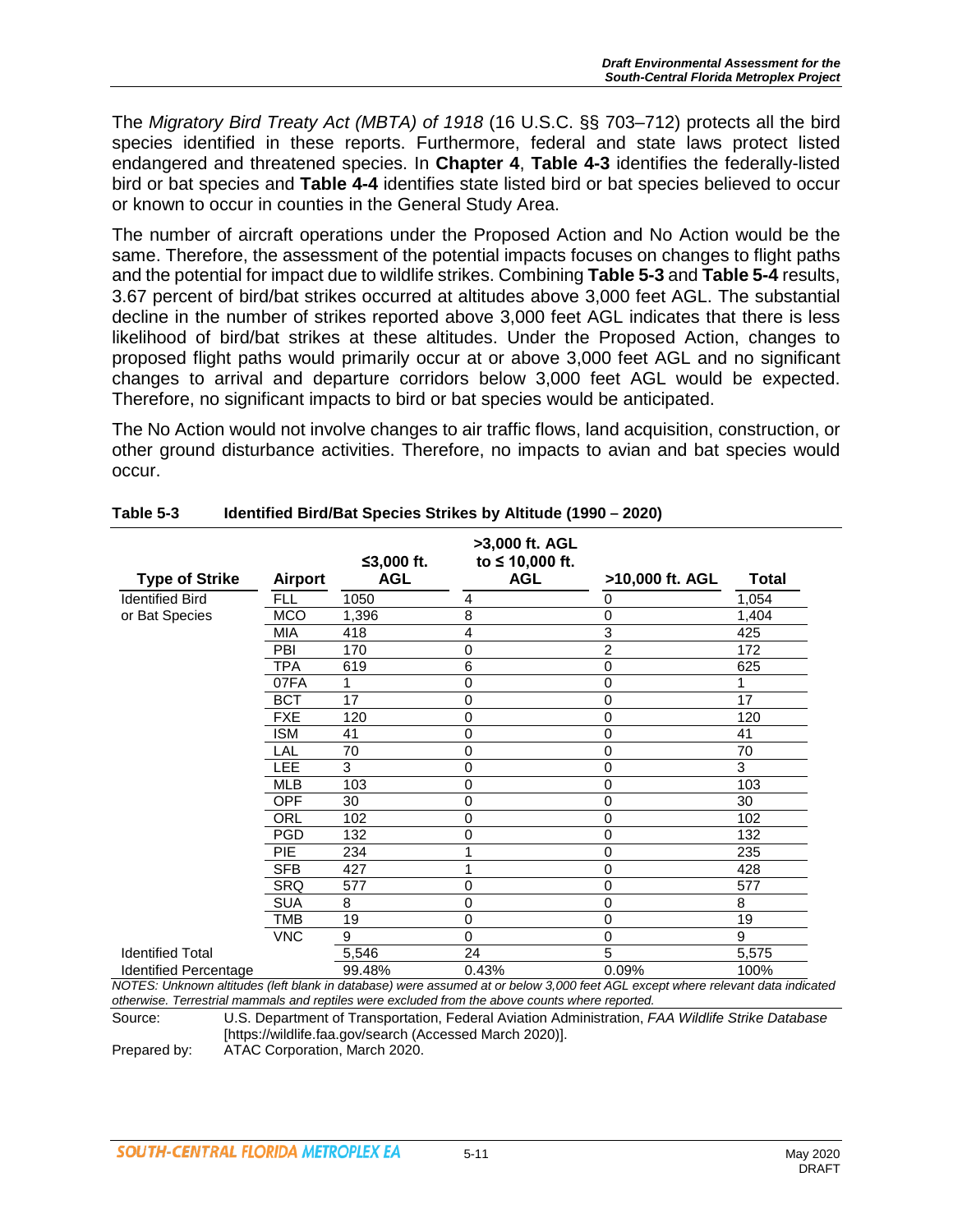| <b>Type of Strike</b> | Airport    | ≤3,000 ft. AGL | >3,000 ft. AGL to<br>≤ 10,000 ft. AGL | >10,000 ft. AGL | <b>Total</b>   |
|-----------------------|------------|----------------|---------------------------------------|-----------------|----------------|
| Unknown Bird          | <b>FLL</b> | 482            | 53                                    | 8               | 543            |
| Or Bat Species        | <b>MCO</b> | 1,199          | 70                                    | 14              | 1,283          |
|                       | <b>MIA</b> | 641            | 78                                    | 22              | 741            |
|                       | PBI        | 224            | 7                                     | 5               | 236            |
|                       | TPA        | 460            | 41                                    | 7               | 508            |
|                       | 07FA       | 3              | 0                                     | $\mathbf 0$     | 3              |
|                       | <b>BCT</b> | 4              | 2                                     | 0               | 6              |
|                       | <b>FXE</b> | 68             |                                       | 0               | 69             |
|                       | <b>ISM</b> | 13             | ◢                                     | $\mathbf 0$     | 14             |
|                       | LAL        | 12             | 4                                     | $\mathbf 0$     | 13             |
|                       | LEE        | 7              | 0                                     | $\mathbf 0$     | 7              |
|                       | <b>MLB</b> | 72             | 3                                     | $\overline{c}$  | 77             |
|                       | <b>OPF</b> | 38             | 0                                     | 0               | 38             |
|                       | ORL        | 72             | 0                                     | 1               | 73             |
|                       | <b>PGD</b> | 48             | 0                                     | 1               | 49             |
|                       | <b>PIE</b> | 165            | 3                                     | 0               | 168            |
|                       | <b>SFB</b> | 232            | 7                                     | 0               | 239            |
|                       | SRQ        | 82             | 0                                     | $\overline{c}$  | 84             |
|                       | <b>SUA</b> | 9              |                                       | 0               | 10             |
|                       | TMB        | 36             | 0                                     | 0               | 36             |
|                       | <b>VNC</b> | $\overline{2}$ | 0                                     | $\mathbf 0$     | $\overline{c}$ |
| Unknown Total         |            | 3,869          | 268                                   | 62              | 4,199          |
| Unknown Percentage    |            | 92.14%         | 6.38%                                 | 1.48%           | 100%           |

#### **Table 5-4 Unknown Bird/Bat Species Strikes by Altitude (1990 – 2020)**

*NOTES: Unknown altitudes (left blank in database) were assumed at or below 3,000 feet AGL except where relevant data indicated otherwise. Terrestrial mammals and reptiles were excluded from the above counts where reported.*

Source: U.S. Department of Transportation, Federal Aviation Administration, *FAA Wildlife Strike Database* [https://wildlife.faa.gov/search (Accessed March 2020)].

Prepared by: ATAC Corporation, March 2020.

#### **5.4 Climate**

This section discusses greenhouse gas (GHG) emissions and effects to the climate as they relate to the Proposed Action and the No Action.

#### **5.4.1 Summary of Impacts**

Although fuel burn would increase slightly under the Proposed Action as compared to the No Action, no significant impacts to the climate would be anticipated.

The No Action would not result in a change in the number of aircraft operations or air traffic routes; therefore, no impacts to climate would be anticipated.

#### **5.4.2 Methodology**

In accordance with FAA guidance, estimated  $CO<sub>2</sub>$  emissions were calculated from the amount of fuel burned under the No Action and the Proposed Action in 2021 and 2026 (see **Section 5.7**). The resulting  $CO<sub>2</sub>$  emissions were then reported as  $CO<sub>2</sub>e$ .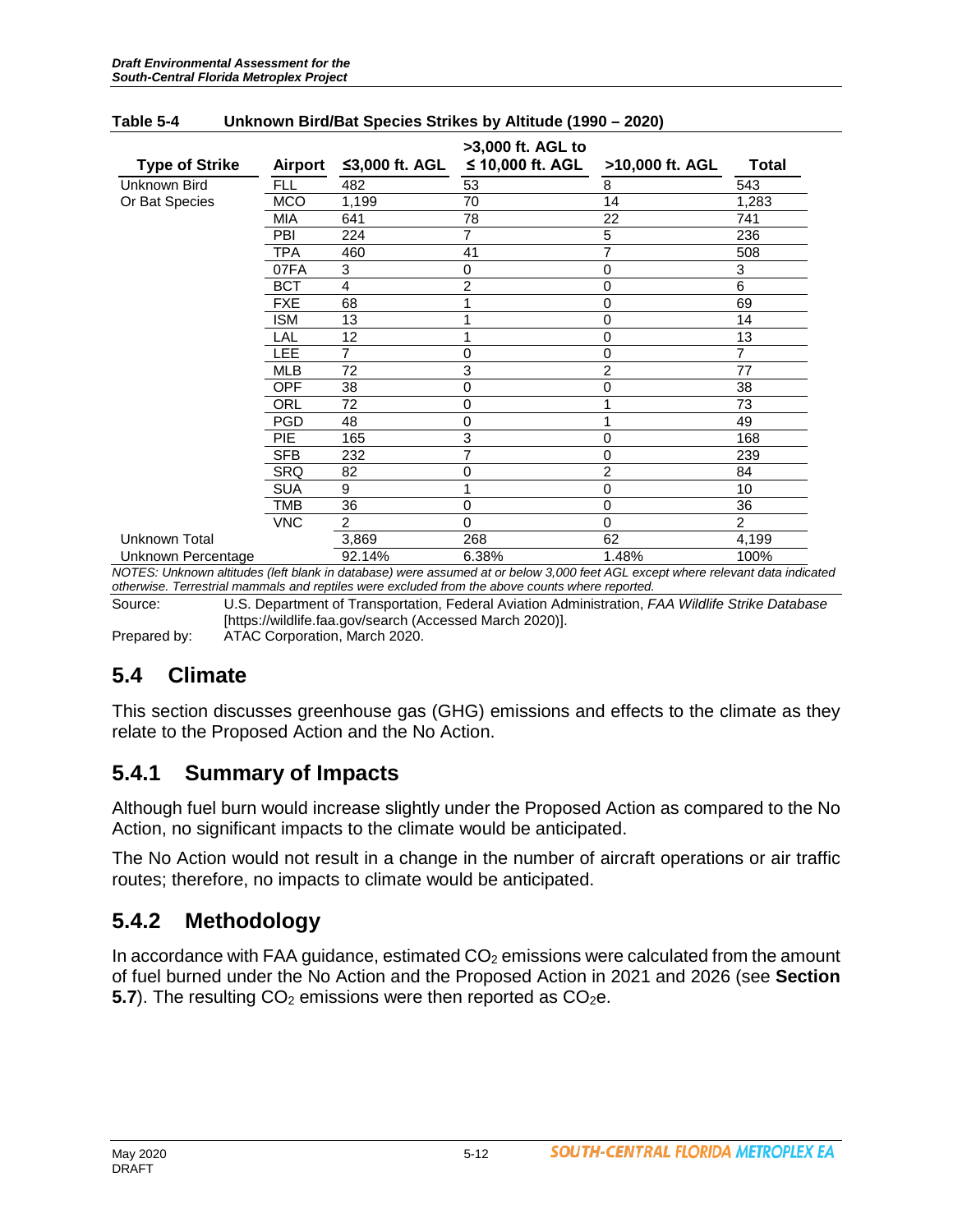#### **5.4.3 Potential Impacts – 2021 and 2026**

**Table 5-5** shows project-related CO<sub>2</sub>e emissions that would comprise an increase of less than .000000009983 percent of U.S.-based greenhouse gas emissions as reported for 2017 when compared to the Proposed Action.<sup>[77](#page-12-0)</sup>

|                                  |                                                     | 2021             |                        | 2026             |                        |  |
|----------------------------------|-----------------------------------------------------|------------------|------------------------|------------------|------------------------|--|
|                                  |                                                     | <b>No Action</b> | <b>Proposed Action</b> | <b>No Action</b> | <b>Proposed Action</b> |  |
| CO <sub>2</sub> e Emissions (MT) |                                                     | 11,879.65        | 11,934.17              | 13,236.85        | 13,294.15              |  |
| Volume Change (MT)               |                                                     |                  | 54.52                  |                  | 57.30                  |  |
|                                  | (Proposed Action – No Action)                       |                  | 0.46%                  |                  | 0.43%                  |  |
|                                  | Note: $CO2e = Carbon Divide Equivalent$             |                  |                        |                  |                        |  |
| Source:                          | ATAC Corporation, May 2020 (AEDT modeling results). |                  |                        |                  |                        |  |
| Prepared by:                     | ATAC Corporation, May 2020.                         |                  |                        |                  |                        |  |

**Table 5-5 CO2e Emissions – 2021 and 2026**

## **5.5 Department of Transportation Act, Section 4(f) Resources**

This section discusses potential impacts to Department of Transportation (DOT) Act, Section 4(f) Resources. **Exhibits 4-3 and 4-4** depicts Section 4(f) resources within the General Study Area as described in **Section 4.3.4**.

### **5.5.1 Summary of Impacts**

Evaluating potential impacts to Section 4(f) resources focuses on changes in aircraft noise exposure resulting from implementing the Proposed Action. The FAA's aircraft noise exposure analysis indicates that the Proposed Action would not substantially change the noise environment at any Section 4(f) resource identified within the General Study Area when compared with the No Action. Furthermore, any changes in aircraft traffic patterns would occur at altitudes and distances from viewers that would not substantially impair the view or setting of Section 4(f) resources. Therefore, no constructive use of a Section 4(f) resource associated with the Proposed Action would occur and no impacts would be anticipated.

Under the No Action, no changes in air traffic routes in the General Study Area would occur. Therefore, no changes to aircraft noise exposure or aircraft overflight patterns would occur over Section 4(f) resources and no impacts would be anticipated.

### **5.5.2 Methodology**

The FAA evaluates potential effects on Section 4(f) resources in terms of both direct impacts (i.e., physical use) and indirect impacts (i.e., constructive use). A direct impact would occur as a result of land acquisition, construction, or other ground disturbance activities that would result in physical use of all or a portion of a Section 4(f) property. As land acquisition, construction, or other ground disturbance activities would not occur under either the Proposed Action or the No Action, neither Alternative would have the potential to cause a direct impact to a Section 4(f) resource. Therefore, analysis of potential impacts to Section 4(f) resources is limited to identifying indirect impacts resulting from constructive use. A constructive use of a Section 4(f) resource would occur if there were a substantial impairment of the resource to

<span id="page-12-0"></span> $\overline{a}$ 77 U.S. Environmental Protection Agency (EPA), *Fast Facts 1990-2017 National Level U.S. Greenhouse Gas Inventory*. April 2019. 5,742.6 million Metric Tons of CO2e are reported for all sources and sinks.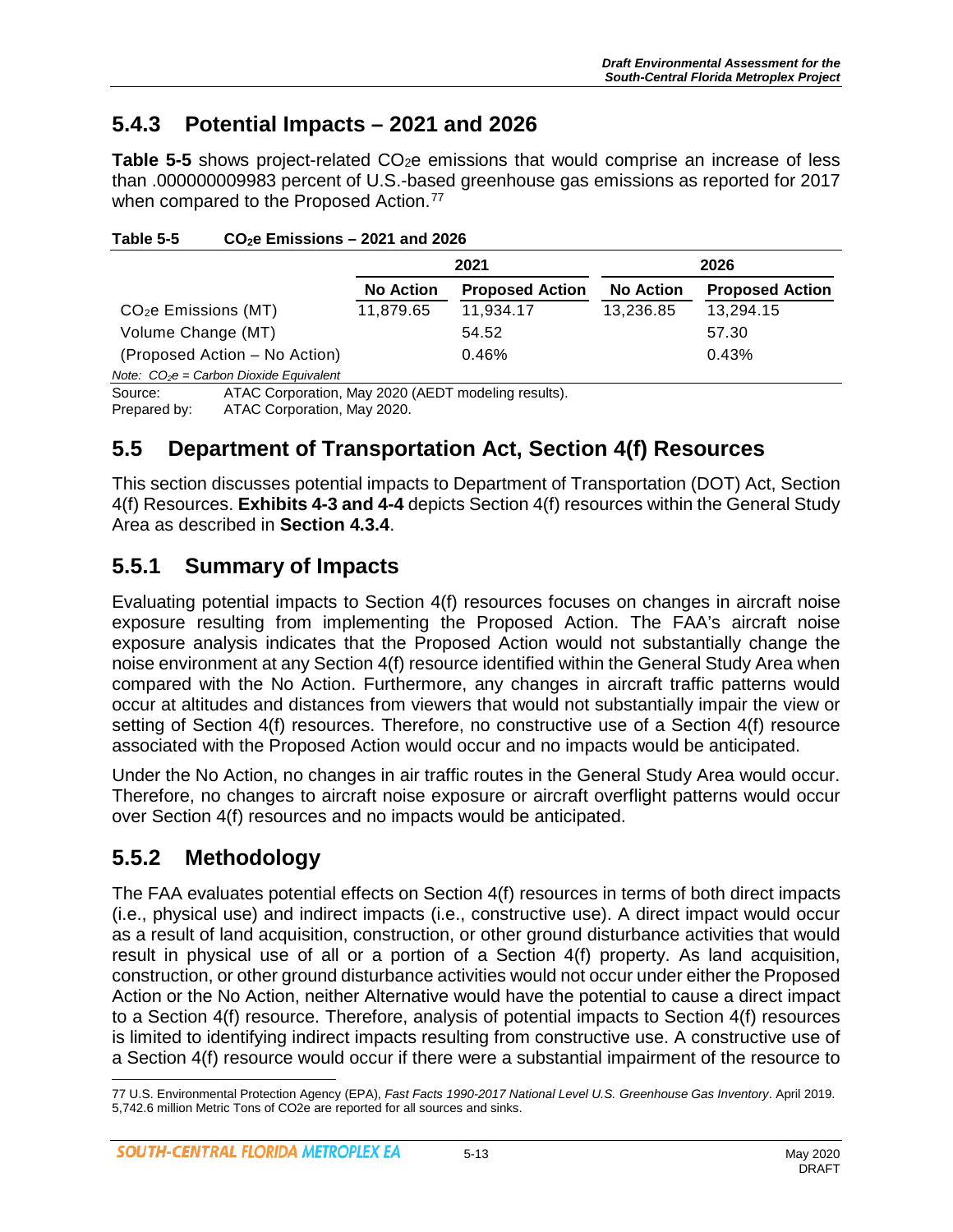the degree that the activities, features, or attributes of the site that contribute to its significance or enjoyment are substantially diminished. This could occur as a result of both visual and noise impacts. Concerning aircraft noise, a constructive use would occur if noise levels substantially impair the resource. Refer to **Section 5.9**, *Visual Impacts*, regarding potential visual impacts within the General Study Area.

Noise exposure levels were calculated for grid points placed at Section 4(f) properties. A list of the resources evaluated is provided in **Appendix I**. The analysis of potential impacts to Section 4(f) resources considered whether these properties would experience a significant noise increase, when comparing the Proposed Action with the No Action, using the applicable thresholds shown in **Table 5-2**.

FAA Order 1050.1F identifies additional factors in deciding whether to apply the thresholds listed above to determine the significance of noise impacts on Section 4(f) resources. If a reportable noise increase were to occur, the Section 4(f) properties would be evaluated further to determine if the project-related effects would constitute a constructive use. Further evaluation can include identifying the specific attributes for which the property is managed (e.g., for traditional recreational uses or where other noise is very low and a quiet setting is a generally recognized purpose and attribute).

In cases where Land and Water Conservation Fund Act (LWCF)<sup>[78](#page-13-0)</sup> resources are "used" by a transportation project, FAA Order 1050.1F stipulates that replacement satisfactory to the Secretary of the Interior is required for recreation lands aided by the Department of Interior's LWCF. Therefore, these resources are considered as part of the Section 4(f) impact analysis process.

# **5.5.3 Potential Impacts – 2021 and 2026**

As stated in **Section 5.1**, the Proposed Action, when compared with the No Action, would not result in changes in aircraft noise exposure in 2021 or 2026 that would exceed the FAA's significance threshold. Noise analysis results for Section 4(f) properties located within the General Study Area can be found in **Appendix I**. As stated in **Section 5.9**, the Proposed Action, when compared with the No Action, would not cause a significant visual impact in 2021 or 2026. Any changes in aircraft traffic patterns would occur at altitudes and distances from viewers that would not substantially impair the view or setting of the Section 4(f) resources. Therefore, the Proposed Action would not result in potential impacts to Section 4(f) resources from a visual impact perspective.

For the 4(f), Historic, and Cultural Resource areas in 2021 or 2026, the Proposed Action would not result in a DNL 1.5 dB increase or decrease in areas exposed to DNL of 65 dB and higher, nor would it result in a reportable noise increase or decrease of DNL 3.0 dB in areas exposed to DNL 60 dB to 65 dB compared with the 2021 or 2026 No Action. Additionally, the Proposed Action would not result in a DNL 5 dB increase or decrease in areas exposed to DNL between 45 dB and 60 dB compared with the 2021 or 2026 No Action. Therefore, the No Action would not result in potential impacts to Section 4(f) resources.

<span id="page-13-0"></span> $\overline{a}$ 7816 U.S.C. §§ 460l-4, et seq.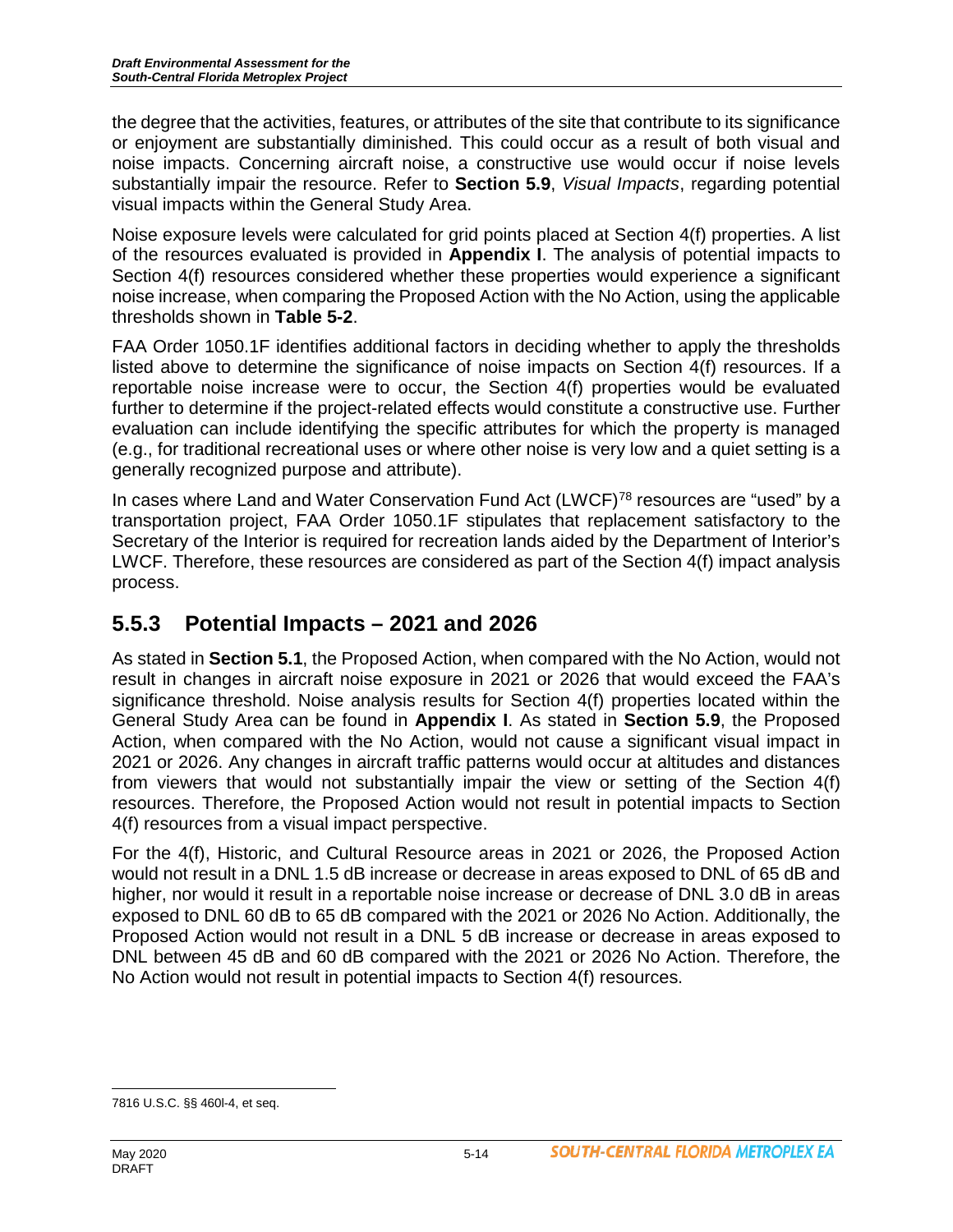#### **5.6 Historic and Cultural Resources**

This section discusses the analysis of impacts to historic properties under the Proposed Action and the No Action. **Section 4.3.5** provides information on historic properties within the General Study Area. The FAA initiated consultation with the State Historic Preservation Officer (SHPO) for the State of Florida in May 2020, in accordance with Section 106 of the *National Historic Preservation Act of 1966* (16 U.S.C. § 470 *et seq*.) and the implementing regulations at 36 C.F.R. Part 800. This effort is on-going and no conclusion or decisions have been reached by either FAA or the Florida SHPO. There are recognized on-tribal or off-tribal<sup>[79](#page-14-0)</sup> lands located within the General Study Area based on readily available data. Tribal Historic Preservation Officers (THPOs) were contacted as part of the Section 106 process as a means of initiating government to government consultation regarding any concerns that uniquely or significantly affect Tribal interests related to the South-Central Florida Metroplex Project. No concerns regarding the Metroplex were expressed. Further documentation of Government to Government communication is available in **Appendix A**.

#### **5.6.1 Summary of Impacts**

The aircraft noise exposure analysis indicates that there would be no significant impact to the noise environment at any historic properties under the Proposed Action compared with the No Action. The Proposed Action would not directly or indirectly change the characteristics qualifying or potentially qualifying a historic resource for inclusion in or its eligibility for the NRHP. Therefore, no adverse effect on historic properties under the Proposed Action would be anticipated for 2021 or 2026, nor would there be any visual impacts at historic properties under the Proposed Action.

Under the No Action, no changes to air traffic routes in the South-Central Florida Metroplex would occur in either 2021 or 2026 and no reportable or significant changes to aircraft noise exposure or changes in aircraft overflight or flight patterns over historic properties would be anticipated. Therefore, no adverse effect on historic properties under the No Action would be anticipated for 2021 or 2026, nor would there be any visual impacts at historic properties under the No Action.

### **5.6.2 Methodology**

The *National Historic Preservation Act of 1966* requires the FAA to consider the effects of its undertakings on properties listed or eligible for listing in the National Register of Historic Places (i.e., National Register). In assessing whether an undertaking, such as the Proposed Action, affects a property listed or eligible for listing on the National Register, FAA must consider both direct and indirect effects. An adverse effect is found when an undertaking may alter, directly or indirectly, any of the characteristics of a historic property that qualify the property for inclusion in the National Register in a manner that would diminish the integrity of the property's location, design, setting, materials, workmanship, feeling, or association.

Federal regulations define an area of potential effect (APE) as the geographic area or areas within which an undertaking may directly or indirectly cause alterations in the character or use

<span id="page-14-0"></span> $\overline{a}$ 79 "Off-Tribal" lands may include Protected Tribal Resources or Native American sacred sites. Areas related to the Brighton, Miccosukee, Immokalee, Big Cypress, Hollywood (Dania), Seminole, Tampa, and Fort Pierce areas are areas identified by the Bureau of Indian Affairs [https://biamaps.doi.gov/indianlands/ (Accessed March 10, 2020)].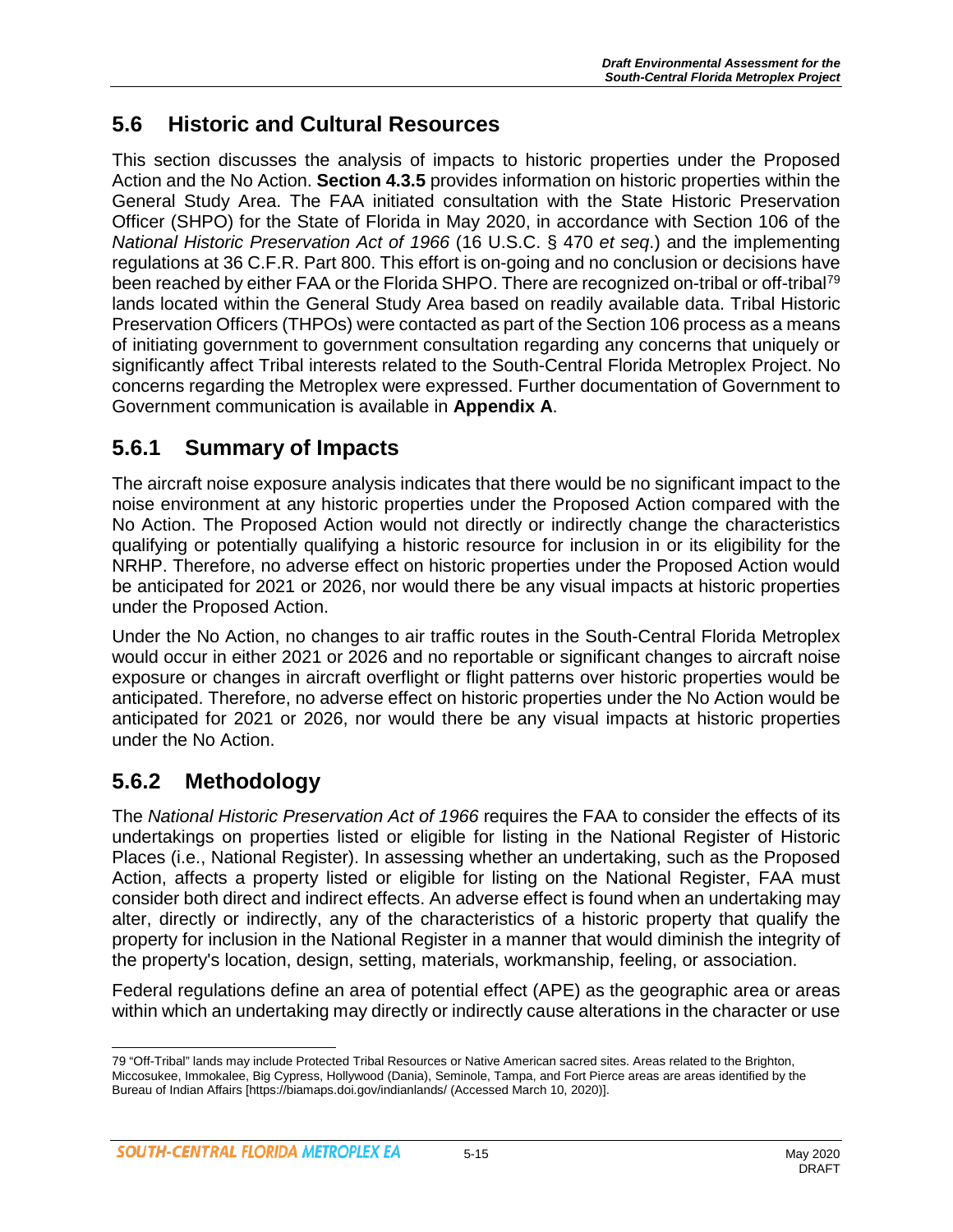of historic properties, if any such properties exist. The APE is influenced by the scale and nature of an undertaking and may be different for different kinds of effects caused by the undertaking.<sup>[80](#page-15-0)</sup> Direct effects generally occur at the time and place of the proposed action. An APE has been defined for the South-Central Florida Metroplex Project to assess the potential direct and indirect effects of the Proposed Action on historic properties.

For purposes of this analysis, the APE is the same geographic area and boundary as the General Study Area. **Exhibits 4-5 and 4-6** in **Section 4.3.4** shows analysis points for cultural and historic properties listed and eligible for listing on the National Register that are found within the General Study Area. These analysis points are combined with the 4(f) resource points on **Exhibits 4-5 and 4-6**.

All historic and cultural resources identified within the APE require further evaluation by the FAA to determine if the property may experience a potential adverse effect. Therefore, noise exposure levels at points representing historic properties listed on the National Register were calculated for purposes of determining potential adverse effects. In addition, noise exposure results for the uniform grid points (located at 0.5 NM intervals throughout the General Study Area) were evaluated for purposes of identifying potential adverse effects to historic properties that are eligible but may not be listed on the National Register. In the event that a significant or reportable noise increase was identified at one of these grid points, the surrounding area would be examined for the presence of eligible-to be-listed historic properties.

The analysis of potential impacts to historic and cultural resources considers whether these properties would experience a significant noise increase, when comparing the Proposed Action with the No Action Alternative, using the applicable thresholds shown in **Table 5-2**. Properties exposed to DNL 65 dB or higher under the Proposed Action and an increase of DNL 1.5 dB or higher may be considered to be potentially adversely affected by the project. Formal consultation with the appropriate SHPO/THPO would be conducted to confirm this determination. If reportable increases in noise are detected for properties exposed to DNL between DNL 45 dB and lower than 65 dB, the FAA would consider further whether the increase would result in an adverse effect on historic properties. If the noise analysis indicates a reportable change for the resources, further research and/or survey on the subject property may be conducted to determine if the reportable increase would diminish the integrity of a property's setting for which the setting contributes to historical or cultural significance.

# **5.6.3 Potential Impacts – 2021 and 2026**

As stated in **Section 5.1**, when compared with the No Action, the Proposed Action would not result in changes in aircraft noise exposure in 2021 or 2026 that would exceed FAA's significance threshold for noise. The three structures in the immediate vicinity of the reportable noise increases would experience no effect in their continuing potential eligibility for NRHP listing from implementation of the Proposed Action due to the historic and continuing overflight presence since the mid-1950s. Therefore, the Proposed Action would not result in an adverse effect to historic properties or cultural resources. Noise analysis results for historic properties or cultural resources located within the General Study Area can be found in the **Appendix I***.*

<span id="page-15-0"></span> $\overline{a}$ 80 36 CFR 800.16(d)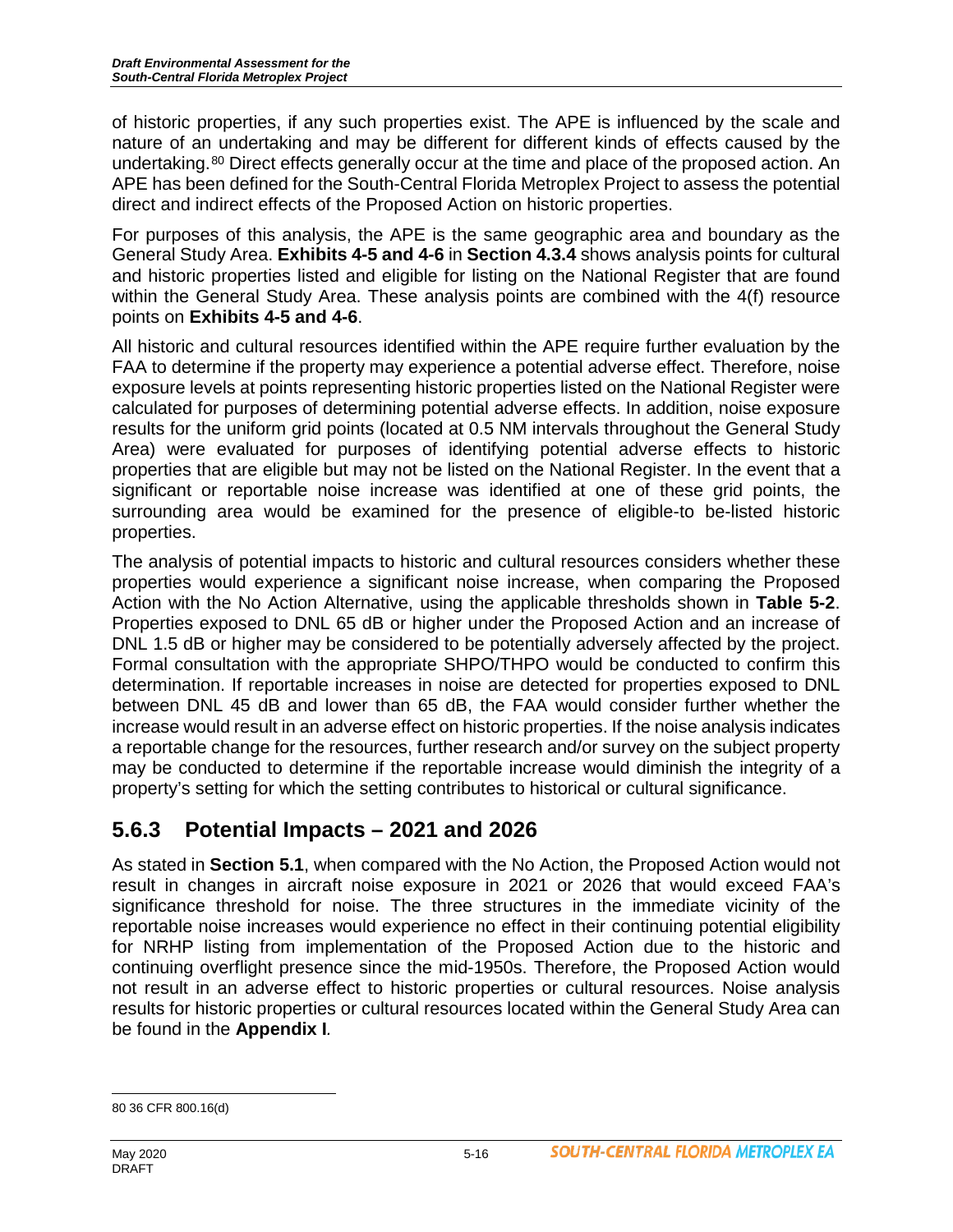Under the No Action no changes to air traffic routes in the South-Central Florida Metroplex would occur in either 2021 or 2026 and no adverse effects related to changes in aircraft noise exposure would be anticipated. Therefore, the No Action would not result in impacts to historic or cultural resources.

# **5.7 Energy Supply (Aircraft Fuel)**

This section discusses whether changes in the movement of aircraft would result in measurable effects on local energy supplies under the Proposed Action and the No Action.

### **5.7.1 Summary of Impacts**

In comparison to the No Action, the Proposed Action would result in a relatively small increase in aircraft fuel burned: 0.46 percent increase in 2021 and 0.43 percent increase in 2026. These increases would not be expected to affect local aircraft fuel supplies. Therefore, no significant impacts to energy supply would be anticipated.

The No Action would not involve changes to air traffic flows, construction, or other ground disturbance activities. Therefore, the No Action would not result in the depletion of local energy supply.

## **5.7.2 Methodology**

The Proposed Action would not change the number of aircraft operations relative to the No Action, but it would involve changes to air traffic flows during the departure, descent, and approach phases of flight. These changes affect both the route an aircraft may follow as well as its climb-out and descent profiles. This in turn may directly affect aircraft fuel burn (or fuel expended). Aircraft fuel burn is considered a proxy for determining whether the Proposed Action would have a measurable effect on local energy supplies when compared with the No Action.

In addition to calculating aircraft noise exposure, the FAA's AEDT model calculates aircraftrelated fuel burn (e.g., AAD flight schedules, flight tracks, and runway use). See **Section 5.1.2** for further discussion on AEDT input data. Determining the difference in fuel burn between Alternatives can be used as an indicator of changes in fuel consumption resulting from implementation of the Proposed Action when compared with the No Action.

### **5.7.3 Potential Impacts – 2021 and 2026**

**Table 5-6** presents the results of the fuel burn analysis for the Proposed Action and No Action. In comparison to the No Action, the Proposed Action would result in approximately 17.28 metric tons (MT) more fuel burned in 2021 (0.46% percent increase) and approximately 18.16 MT more fuel burned in 2026 (0.43% percent increase). Given these relatively small increases, the FAA expects that when compared with the No Action, the Proposed Action would not adversely affect local fuel supplies. Therefore, no significant impacts to energy supply would be anticipated.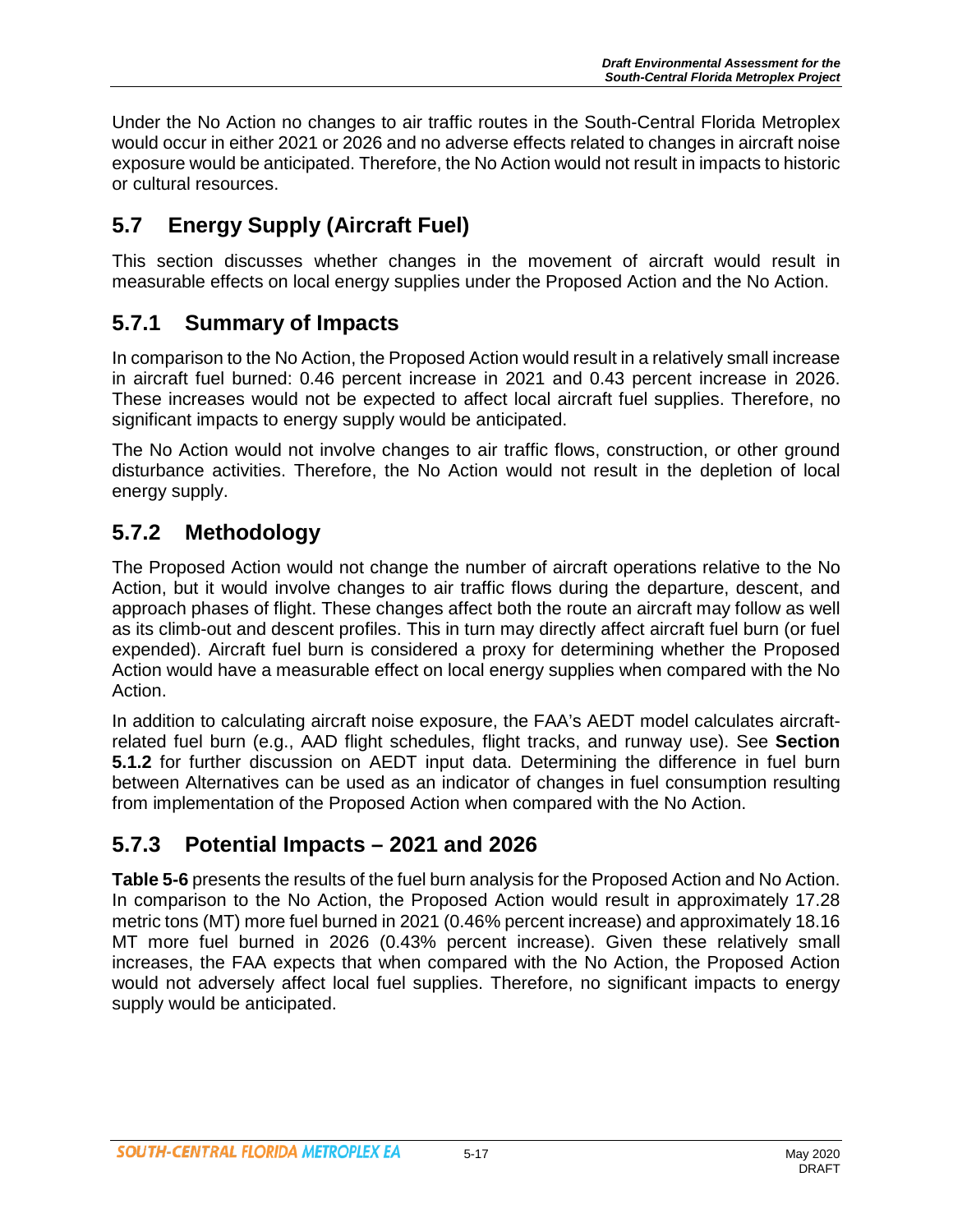|                               | 2021             |                        | 2026             |                        |  |
|-------------------------------|------------------|------------------------|------------------|------------------------|--|
|                               | <b>No Action</b> | <b>Proposed Action</b> | <b>No Action</b> | <b>Proposed Action</b> |  |
| Fuel Burn (MT)                | 3,765.34         | 3,782.62               | 4.195.52         | 4.213.68               |  |
| Volume Change (MT)            |                  | 17.28                  |                  | 18.16                  |  |
| (Proposed Action – No Action) |                  |                        |                  |                        |  |
| Percent Change from No Action |                  | 0.46%                  |                  | 0.43%                  |  |
| Note: $MT = Metric$ Ton       |                  |                        |                  |                        |  |

#### **Table 5-6 Energy Consumption Comparison**

Source: ATAC Corporation, May 2020 (AEDT modeling results).<br>Prepared by: ATAC Corporation. May 2020. ATAC Corporation, May 2020.

## **5.8 Environmental Justice**

This section presents a summary of the analysis of environmental justice impacts under the Proposed Action and the No Action.

### **5.8.1 Summary of Impacts**

Neither the Proposed Action nor the No Action would displace people or businesses; therefore, implementing the Proposed Action or No Action would not result in direct impacts in this category. No areas within the General Study Area would experience significant impacts to air quality or noise. While some areas would be exposed to reportable noise increases of DNL 5 dB within areas exposed to DNL 45 to 60 dB, these would not constitute a significant impact related to a change in DNL exposure to people, including members of minority and/or low-income populations (see **Sections 5.1 and 5.8**). Therefore, no disproportionately high and adverse effects to minority populations or low-income populations would occur under either the Proposed Action or the No Action.

### **5.8.2 Methodology**

Executive Order (EO) 12898, *Federal Actions to Address Environmental Justice in Minority Populations and Low-Income Populations*, requires that federal agencies include environmental justice as part of their mission by identifying and addressing as appropriate, the potential for disproportionately high and adverse human health or environmental effects of their programs, policies, and activities on minority populations and low-income populations. Environmental justice applies to all environmental resources. Therefore, a disproportionately high and adverse human health or environmental effect on minority and low-income populations may represent a significant impact.

# **5.8.3 Potential Impacts – 2021 and 2026**

Under the Proposed Action, neither people nor businesses would be displaced. As discussed in **Section 5.1**, under the Proposed Action, no census block centroids in the General Study Area would experience a change in noise exposure in 2021 or 2026 that exceeds any of the FAA's significance thresholds for noise impacts on people. Therefore, no adverse direct or indirect effects would occur to any environmental justice populations within the General Study Area under the Proposed Action for 2021 and 2026.

Under the No Action, neither people nor businesses would be displaced. Furthermore, air traffic routes would not change and there would be no change in aircraft noise exposure in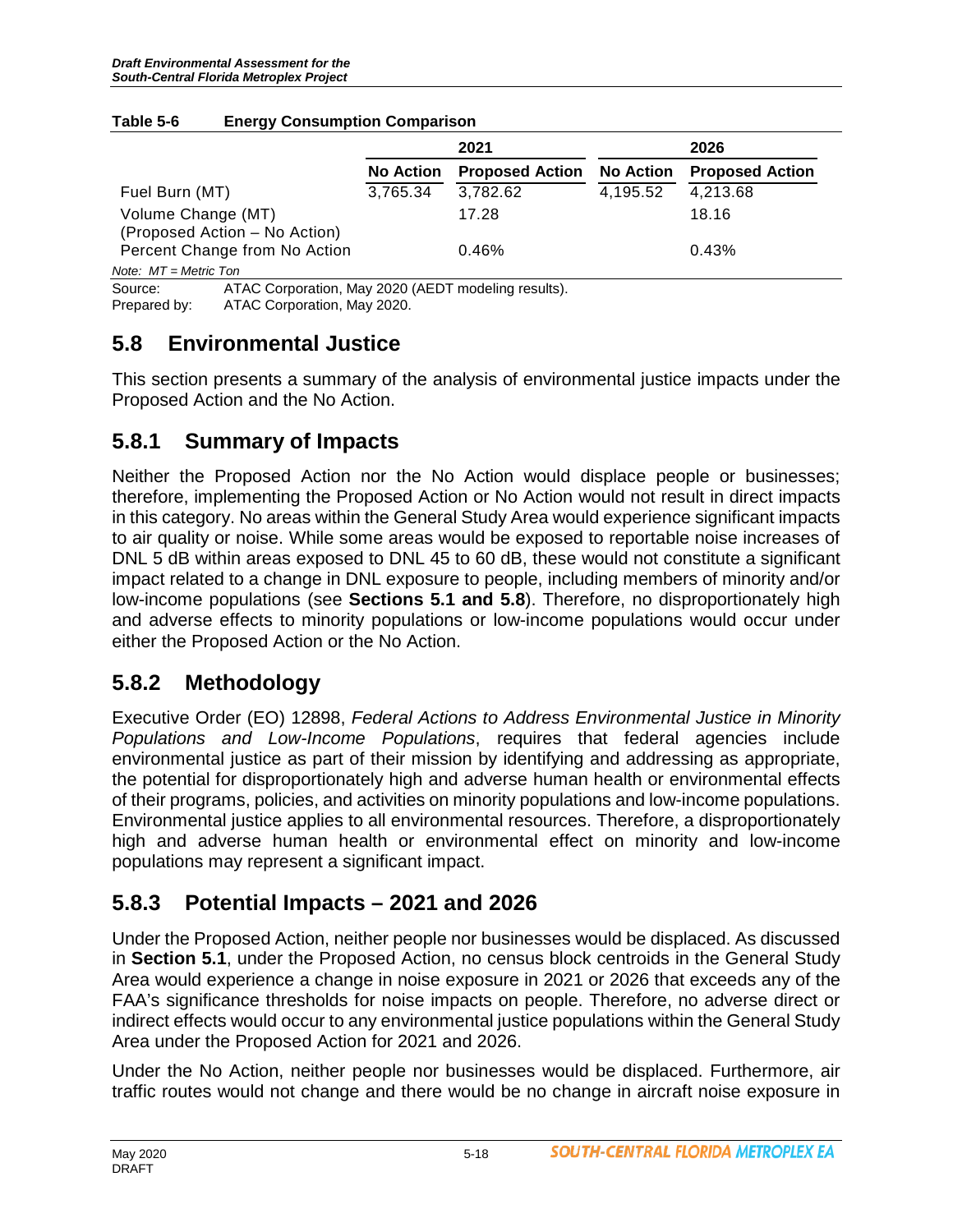2016 or 2021 that could result in an indirect impact. Therefore, the No Action would not result in disproportionately high and adverse human health or environmental effects on minority and low-income populations.

### **5.9 Visual Impacts**

This section discusses the analysis of visual impacts under the Proposed Action and the No Action.

## **5.9.1 Summary of Impacts**

As stated in **Section 5.1**, implementation of the Proposed Action would not increase the number of aircraft operations at the Study Airports compared with the No Action. Changes in aircraft traffic patterns under the Proposed Action are expected to be at altitudes and distances sufficiently removed from viewers that visual impacts would not be anticipated.

Under the No Action, no changes in air traffic routes would occur and no changes in aircraft overflight patterns would be expected. Therefore, the No Action would not result in visual impacts.

# **5.9.2 Methodology**

As discussed in FAA Order 1050.1F, visual, or aesthetic, impacts are difficult to define and evaluate because of the subjectivity involved. Aesthetic impacts deal more broadly with the extent that the project contrasts with the existing environment and whether the difference is considered objectionable by the agency responsible for the location in which the project is set. Visual impacts are normally related to the disturbance of the aesthetic integrity of an area caused by development, construction, or demolition, and thus, do not typically apply to airspace changes.

To evaluate the potential for indirect impacts resulting from changes in aircraft routings and visual intrusion, the general altitudes at which aircraft route changes occur beyond the immediate airport environs, which experience overflights on a routine basis, are considered to evaluate the potential for visual impacts.

# **5.9.3 Potential Impacts – 2021 and 2026**

According to FAA Order 1050.1F, the visual sight of aircraft, aircraft contrails, or aircraft lights at night, particularly at a distance that is not normally intrusive, should not be assumed to constitute an adverse impact. Changes in aircraft routes associated with the Proposed Action would generally occur at altitudes above 3,000 feet AGL; therefore, the visual sight of aircraft and aircraft lights would not be considered intrusive. Consequently, the Proposed Action would not result in significant visual impacts. Accordingly, significant visual impacts resulting from the Proposed Action or the No Action would not be anticipated.

# **5.10 Cumulative Impacts**

Consideration of cumulative impacts applies to the impacts resulting from the implementation of the Proposed Action with other actions. CEQ regulations define a cumulative impact as "an impact on the environment which results from the incremental impact of the action when added to other past, present, and reasonably foreseeable future actions regardless of what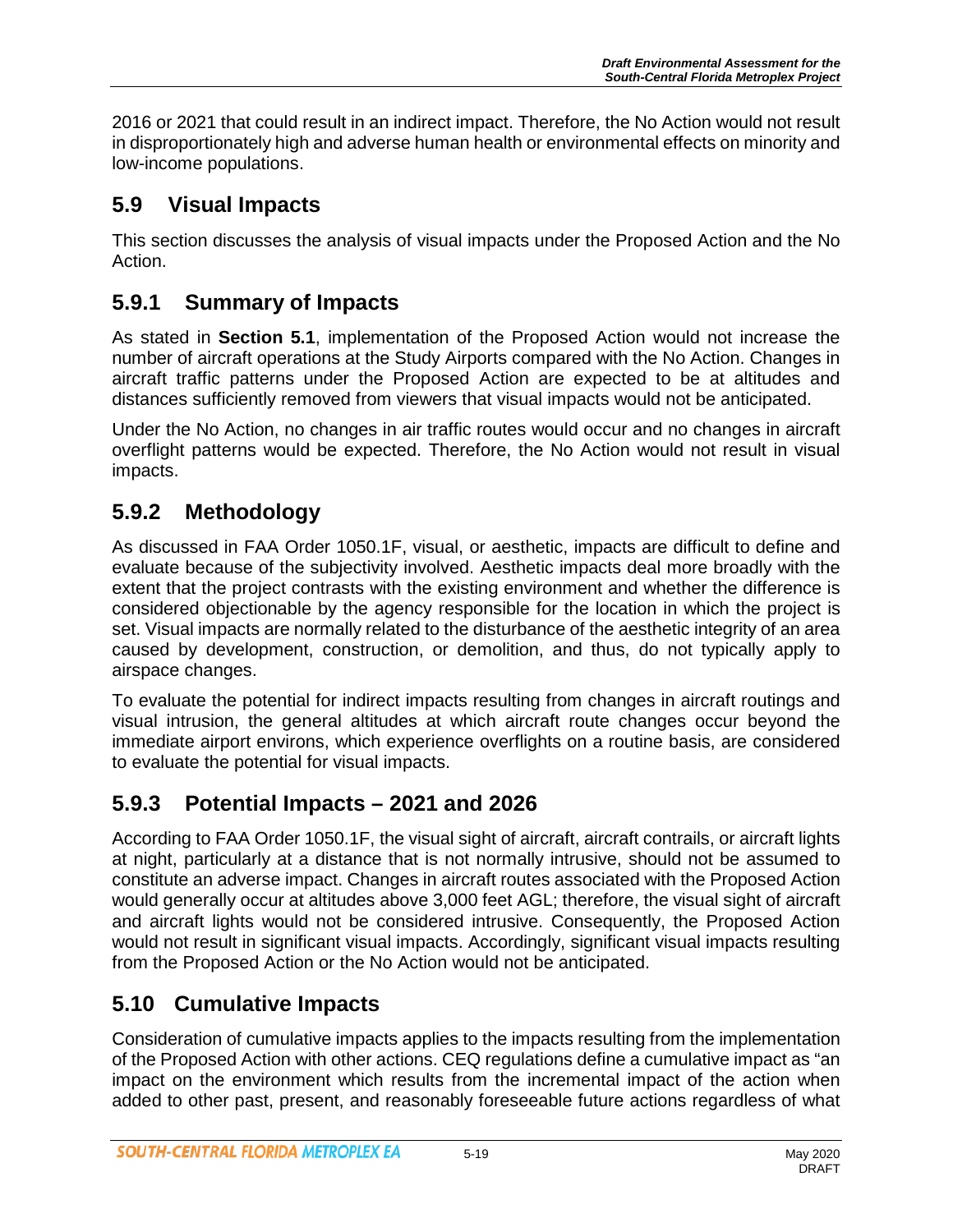agency (federal or non-federal) or person undertakes such other actions."[81](#page-19-0) The regulations also state that cumulative impacts can result from individually minor, but collectively significant actions that take place over a period of time.

### **5.10.1 Summary of Impacts**

The implementation of the Proposed Action when considered with other past, present, and reasonably foreseeable future actions would not be expected to result in significant cumulative impacts.

The No Action would not result in a change in the number of aircraft operations or air traffic routes; therefore, no cumulative impacts would be anticipated.

## **5.10.2 Methodology**

Due to the nature of the Proposed Action and its potential impacts (as described in **Sections 5.1 through 5.9**), the only potentially-relevant past, present, and reasonably foreseeable future actions for cumulative impact analysis are those that would have direct or indirect effects on aircraft flight patterns within the General Study Area. Research was conducted to identify any present or reasonably foreseeable (past actions are reflected in the environmental baselines described in **Chapter 4**) airport improvement projects at the Study Airports or FAA actions relating to airspace, flight procedures, or air traffic routes that would have the potential for such effects. This included reviewing capital improvement program (CIP) projects at the Study Airports that directly affect or involve runway surfaces having the potential to affect local or regional flight patterns. For these projects, five years corresponds to the typical CIP planning horizon and was therefore applied as the timeline for including projects to be reviewed. "Reasonably foreseeable future actions" refers to projects that would likely be completed by 2026.

The FAA evaluated the potential for cumulative impacts in those environmental resource categories listed in **Section 4.3**, *Potentially Affected Resource Categories or Sub-Categories*.

### **5.10.3 Potential Impacts – 2021 and 2026**

As stated in **Section 5.10.2**, research was conducted to identify relevant airport improvement capital projects and airspace actions. This research did not reveal any present or reasonably foreseeable actions with the potential for direct or indirect effects on aircraft flight patterns within the General Study Area. Therefore, no cumulative impacts would be anticipated for the Proposed Action when compared to the No Action for either 2021 or 2026.

<span id="page-19-0"></span> $\overline{a}$ 81 40 C.F.R § 1508.7